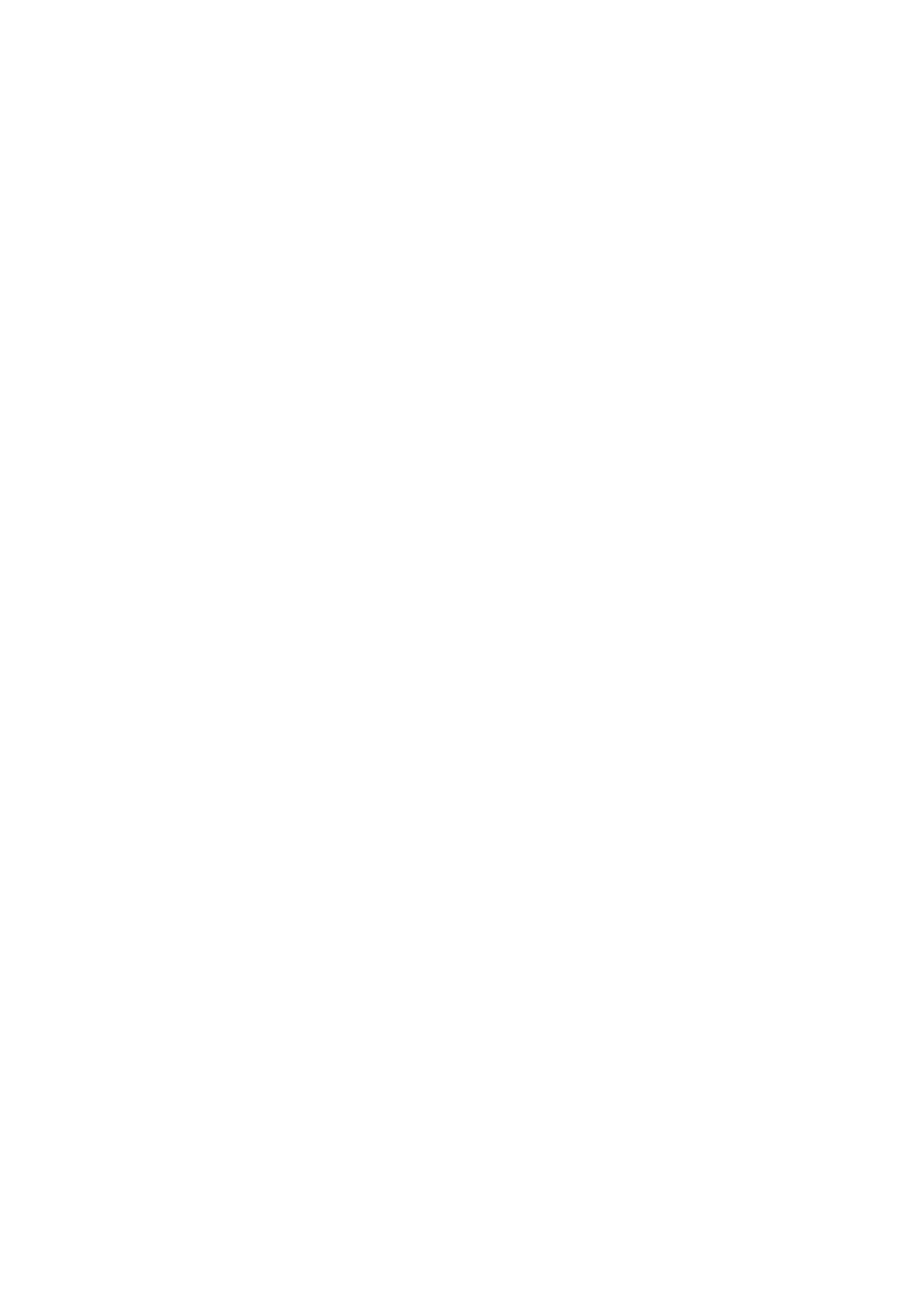#### **Abstract**

Electric vehicles (EVs) can help to reduce greenhouse gas emissions of the transportation sector. Therefore, the German government has defined various measures and targets to promote the diffusion of EVs. However, factors influencing the market diffusion of EVs as well as interdependencies between policy measures and vehicle diffusion are often unclear and hence, diffusion simulations are probably inaccurate. At the same time, a precise simulation of EV diffusion is a relevant parameter in travel demand models building the base for transportation planning. This paper addresses the gaps in current market diffusion models for EVs with a particular focus on environmental effects as additional influencing factors of the market diffusion. Results will be drawn for the German car market with a market diffusion simulation until 2050. The market diffusion model ALADIN is applied and energy prices are extended by a CO2 price to improve the consideration of environmental factors in the market diffusion modelling. The effectiveness of environmental policy measures is assessed in scenarios with three different CO<sub>2</sub> prices and their impact on the diffusion of EVs. The results show that the market diffusion is highly dependent on the evolution of external factors. A CO<sub>2</sub> price of at least 150  $\epsilon/t$  of CO<sub>2</sub> by 2030 can have a significant impact on the market diffusion of EVs and may as well lead to changes in the drive mix for both, electric and conventional drives within the German passenger car fleet. The German government's target of seven to ten million EVs registered by 2030 seems in general achievable, if currently adopted purchase bonuses and expected cost degression for EVs also take effect. Until 2050, we find large effects with  $CO<sub>2</sub>$  prices up to 500  $\epsilon/t$ , yet limited growth in market share above that threshold.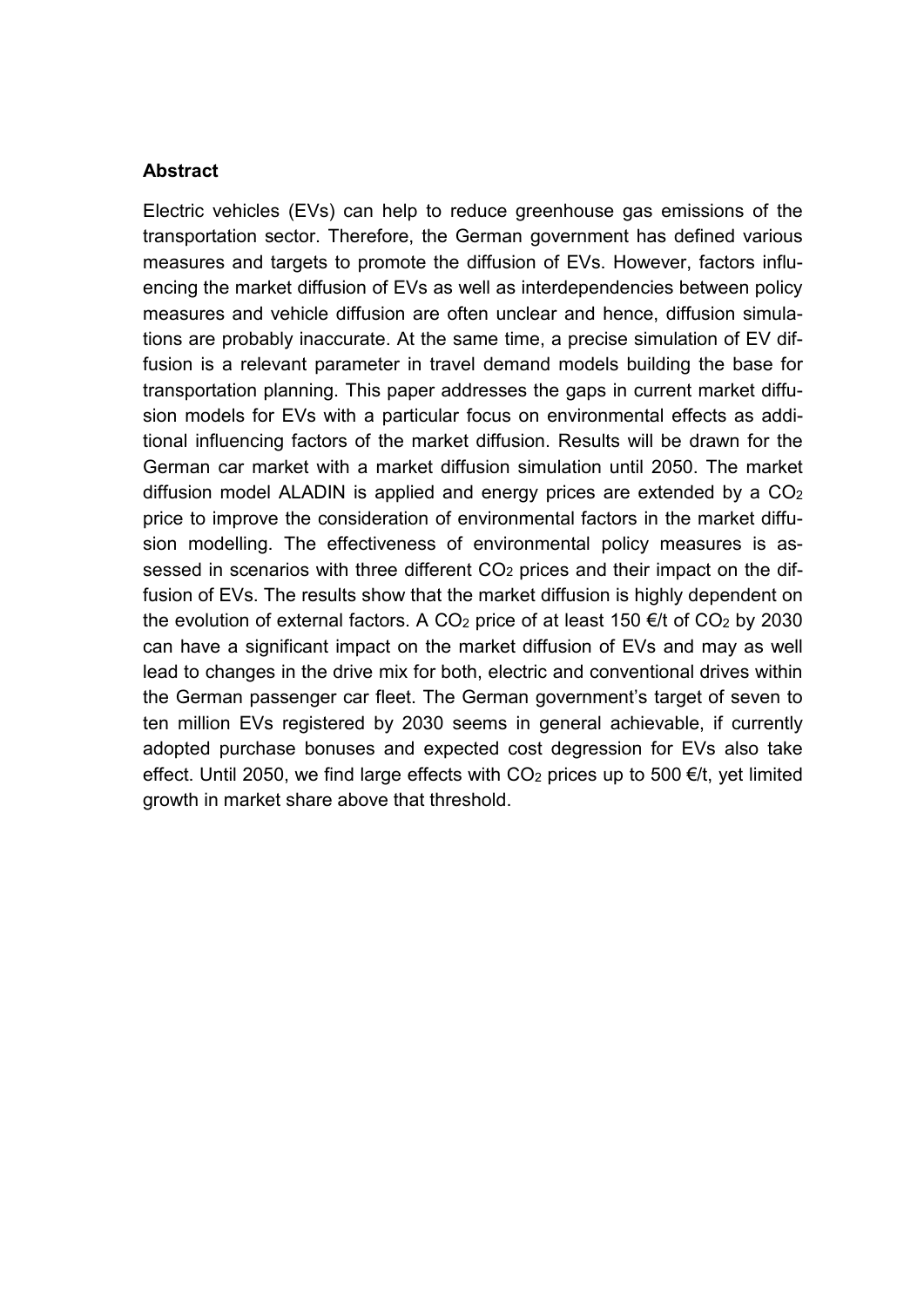# **Table of Contents**

# Page

| 2 <sup>1</sup> |     |  |  |  |  |  |  |  |
|----------------|-----|--|--|--|--|--|--|--|
|                | 2.1 |  |  |  |  |  |  |  |
|                | 2.2 |  |  |  |  |  |  |  |
|                | 2.3 |  |  |  |  |  |  |  |
|                |     |  |  |  |  |  |  |  |
| 3 <sup>1</sup> |     |  |  |  |  |  |  |  |
|                | 3.1 |  |  |  |  |  |  |  |
|                | 3.2 |  |  |  |  |  |  |  |
| 4              |     |  |  |  |  |  |  |  |
| 5              |     |  |  |  |  |  |  |  |
| 6              |     |  |  |  |  |  |  |  |
|                |     |  |  |  |  |  |  |  |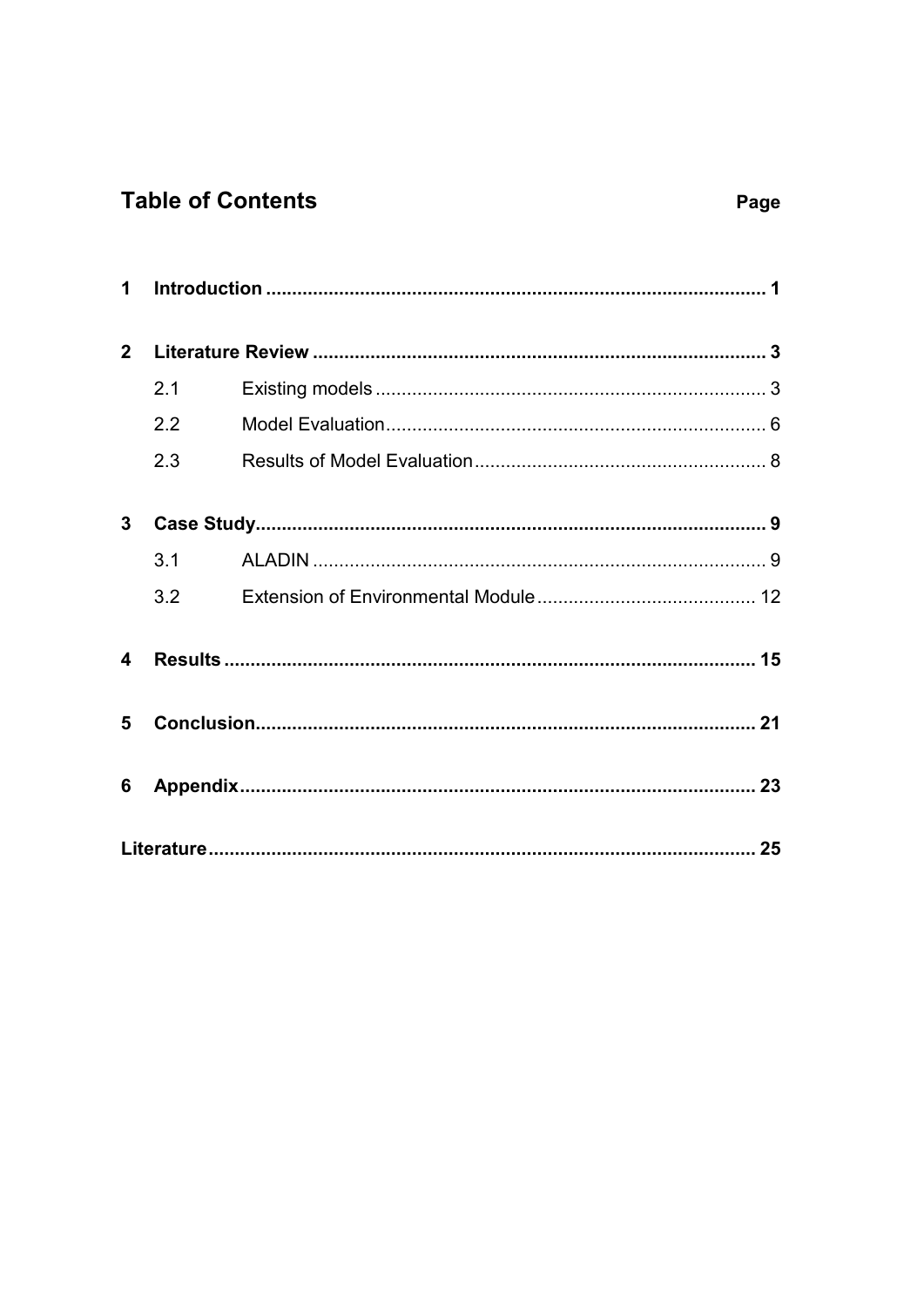## <span id="page-4-0"></span>**1 Introduction**

 $\overline{a}$ 

In November 2016, the German government adopted the Climate Action Plan 2050 by setting the long-term goal to achieve a drastic reduction in greenhouse gas (GHG) emissions by at least 80-95% compared to 1990 and become GHGneutral by 2050 in order to offset effects resulting from climate change. In 2019, the transport sector was responsible for around 20% of annual GHG emissions, thus making a significant contribution to annual emissions in Germany (German Federal Environment Agency 2020). Therefore, several goals and measures have been defined in the Climate Action Plan to lower the impact of the transport sector on GHG emissions. An increasing shift towards electricallypowered cars offers the chance to reduce the dependency of Germany on oil imports, minimize both global  $(CO<sub>2</sub>)$  and local (pollutants, noise) emissions, contribute to conserving resources and further develop a multimodal transport system (BMU 2019). Defining the promotion of electric vehicles as a key element in establishing climate-friendly mobility, the government is targeting 7 to 10 million registered electric vehicles (EVs)[1](#page-4-1) in Germany by 2030 (BMU 2020). In order to accelerate the market diffusion, several policy measures such as purchase bonuses and tax incentives for EVs have been defined to support the substitution of conventional combustion engine cars. However, as of January 2021, only around 640,000 EVs ( $\approx$  1%) were registered in the German passenger car fleet (Federal Motor Transport Authority 2021).

The government can only implement targeted and effective support measures if they understand the underlying factors that drive the market diffusion for EVs in Germany. Moreover, the diffusion of EVs is a relevant parameter in travel demand models, where a well-founded understanding of possible market evolutions is necessary to model car ownership of EVs more precisely (Plötz et al. 2017). The ownership in turn affects the simulation of travel demand induced by EVs, which again is a relevant information for governments e.g., to correctly determine charging infrastructure capacity spatially and temporally (Heilig et al. 2020). Therefore, it is important to develop reliable models of possible market evolutions. In recent years, various studies have dealt with the topic of modelling the market diffusion of EVs using different simulation techniques and methodologies such as Total-Cost-of-Ownership (TCO) calculations or Discrete-

<span id="page-4-1"></span><sup>1</sup> EV is used as a generic term for vehicles with an electric drive. In particular, EV are capturing pure battery electric vehicles (BEV), plug-in hybrids (PHEV), range extenders (REEV) and fuel cell electric vehicles (FCEV).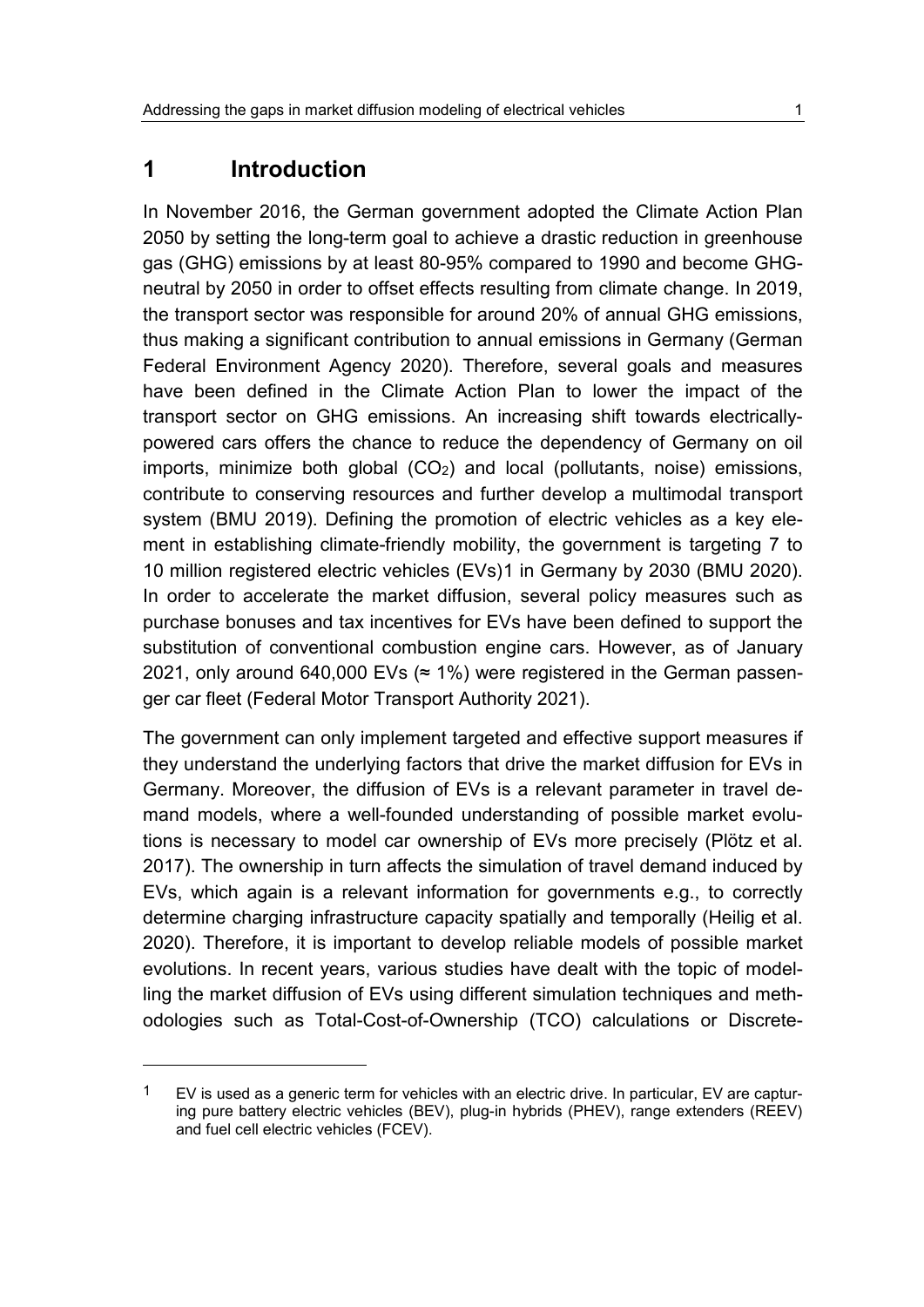Choice models. While these models have certain strengths in specific areas of market diffusion modelling, research gaps still exist since circumstances are constantly changing as part of the dynamic setting of the EV market, resulting in new diffusion parameters that have not been integrated in existing literature yet due to lack of availability of empirical data or high complexity.

In this paper, the impact of environmental costs on the market diffusion of EVs is assessed by integrating a  $CO<sub>2</sub>$  price on conventional fuels into an existing model (i.e. *ALADIN* model) of Fraunhofer-ISI. This model applies a utility analysis that integrates a TCO-approach to model the market evolution of EVs in Germany. Based on this, different scenarios of CO2 prices are developed that illustrate possible pathways for political measures to incentivize a cost-based shift towards electrically-powered cars. According to the authors' knowledge, there is no literature available evaluating the impact of  $CO<sub>2</sub>$ -pricing on the diffusion of EVs in Germany yet.

The paper is segmented into four sections. After the introduction in section 1, a brief literature review is given in section 2 that shortly introduces different kinds of market diffusion models in national and international research, followed by a discussion and evaluation of models, arguing that environmental aspects are poorly integrated in existing market models. Section 3 illustrates an adaption of the current Fraunhofer market diffusion model *ALADIN* through an integration of CO2 prices as part of environmental costs into the TCO-logic with a subsequent simulation of the market diffusion of EVs in Germany until 2050. Section 4 concludes the paper by summarizing the results and deriving the relevance of policy measures regarding the introduction of environmental costs for the market diffusion of EVs in Germany.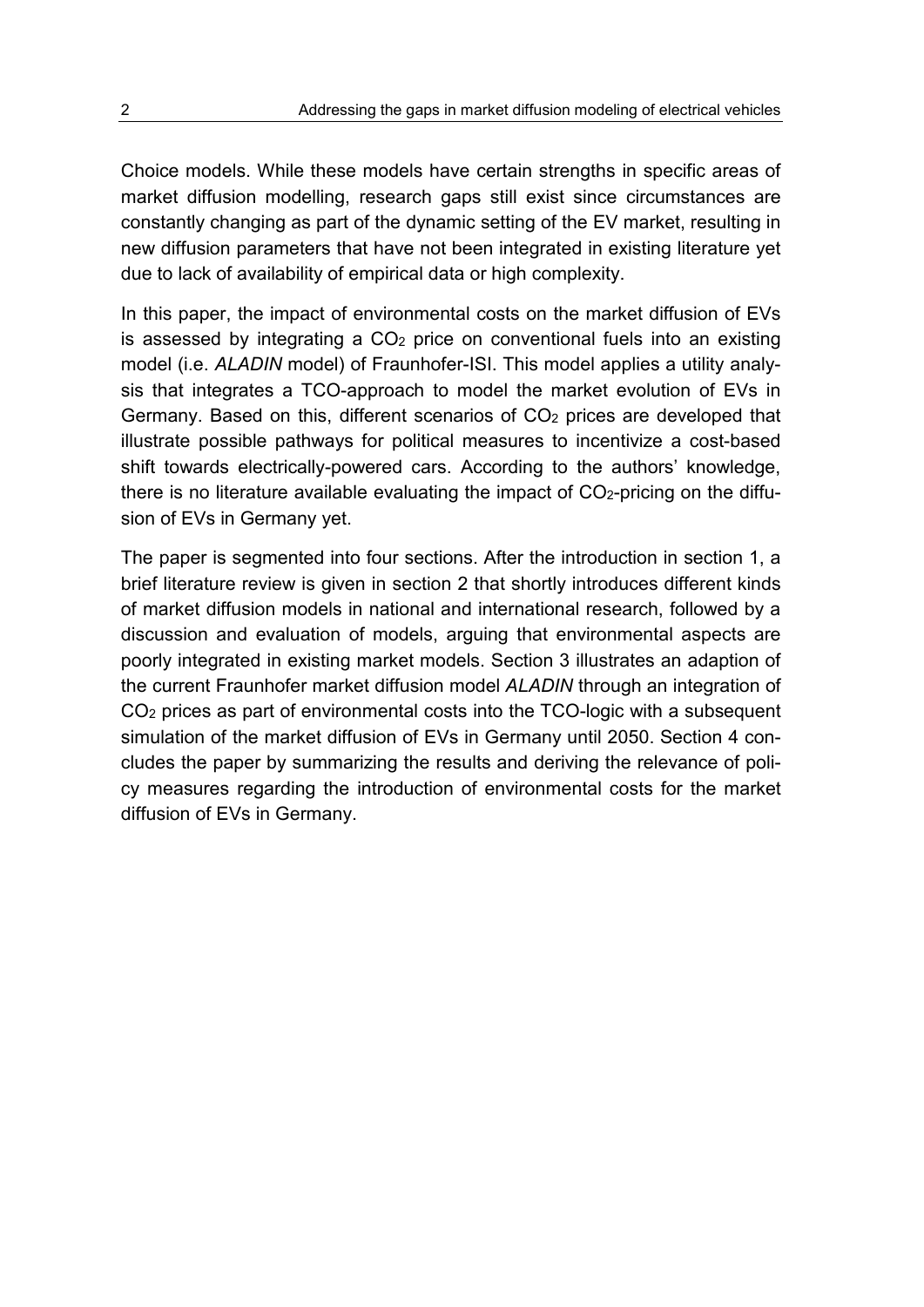# <span id="page-6-0"></span>**2 Literature Review**

There are numerous models and approaches in the literature that address the market diffusion of EVs. The models each differ in their underlying focal points of investigation and can be distinguished on the basis of mainly three characteristics. First, the models focus on the market diffusion of electric vehicles in different geographical regions (e.g. USA, China, Germany or other countries). Second, the existing models consider different sub-segments of the EV market (e.g. focus on plug-in hybrids or considering battery electrical vehicles). Third, the existing models apply different methodological approaches to determine the market diffusion of EVs (e.g. Discrete Choice Modeling or Market Diffusion Modeling).

Various authors have already collected and compared existing models under different focuses of analysis. For example, Al-Alawi et al. (2013) provide an overview of market diffusion models of different segments of EVs for the US market. Gnann et al. (2018), on the other hand, compare market diffusion models of EVs worldwide. Kickhöfer et al. (2017) limit their analysis to the German market, but compare market diffusion models for passenger cars in general.

For the objective of this study, a comparison of models that focus on the market diffusion of all segments of EVs for the German market is relevant. Based on already carried out comparisons of market diffusion models as well as an additional in-depth literature review of further models for the German market, eight relevant approaches were identified. In the following, identified models are classified and introduced based on their underlying methodology. Such methods pertain to three different approaches: (1) Total-Cost-of-Ownership (TCO), (2) Discrete-Choice or (3) other.

## <span id="page-6-1"></span>**2.1 Existing models**

## a) TCO based approaches

A TCO-approach is based on the comparison of capital and operating costs of different technologies. In most cases it assigns individual demand to a technology with respective minimal costs. The market diffusion is determined by the aggregation of different customer groups with individual driving characteristics and respective demands based on underlying TCO calculations. There are sev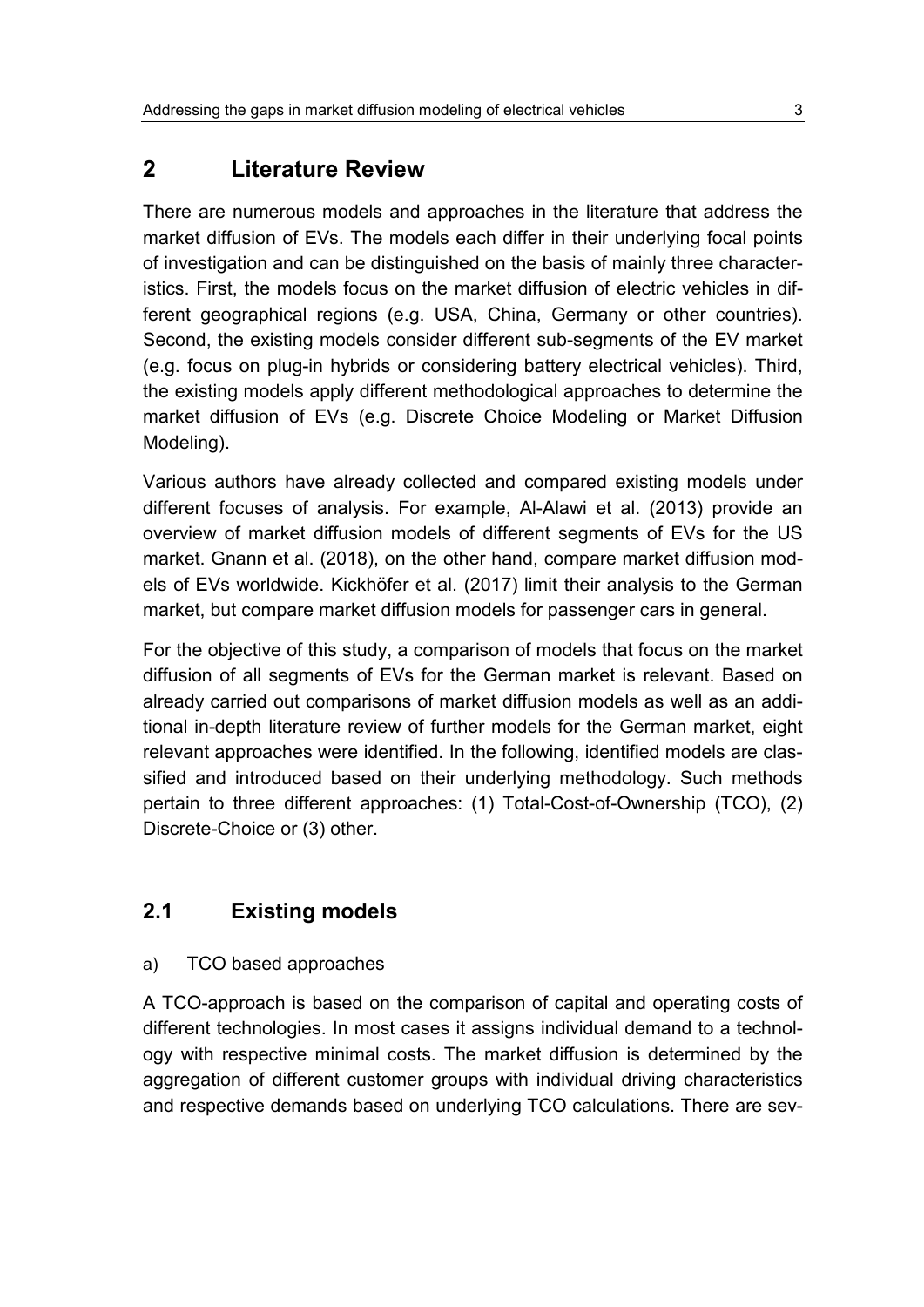eral examples for models using a TCO approach to model the market diffusion for EVs in Germany.

Plötz et al. (2013) uses the diffusion model *ALADIN* to forecast the diffusion of EVs in Germany until 2020 based on a TCO-analysis of real driving profiles. The market evolution is calculated successively based on a comparison of economic efficiency for different drive systems while taking obstructive and supportive factors into account as well as the electrical feasibility for almost 7,000 driving profiles. The drive technologies analyzed include BEVs, PHEVs and REEVs as EVs as well as conventional gasoline and diesel cars, with the cheapest respective drive technology being selected for modelling individual demand. Depending on different scenario and infrastructure assumptions Plötz et al. (2013) predicts 50k to 1.4m EVs in 2020, while this high level of uncertainty in the market diffusion phase is mainly driven by external factors such as the development of crude oil, electricity and battery prices.

The approach by the 'German National Platform for Electric Mobility' (NPE 2018) takes the findings of Plötz et al. (2013) into account when forecasting the market evolution for EVs in Germany. Moreover, it uses a similar approach and model as provided in Plötz et al. (2013), but sets its simulation horizon to 2030. According to 'German National Platform for Electric Mobility' (2018) the cumulative new registrations of EVs will be between 1.7 and 3.1m in 2025, corresponding to a market share of 4 % and 6.5 %, respectively. By 2030, this figure may rise up to 7m EVs with a market share of 15 %.

Mock (2010) published a study with the aim of making projections regarding future market shares of alternative vehicle technologies and their effects on CO2 emissions of the transport sector until 2030. The model captures the decisionmaking process of customers when buying a new vehicle and thus the diffusion of alternative vehicle technologies including BEVs, REEVs and FCEVs. The underlying basis for the decision-making process is the integration of TCO considerations while additional aspects such as increased environmental awareness of customers are added by assuming the selection of a vehicle with minimal Well-to-Wheel (WTW) emissions[2](#page-7-0) in the final step of the purchasing decision. Depending on different scenario assumptions, a market evolution of up to 14m EVs in 2030 is projected.

-

<span id="page-7-0"></span><sup>2</sup> Well-to-Wheel emissions examine the emission generated from primary energy production to local emissions from fuel combustion in the vehicle.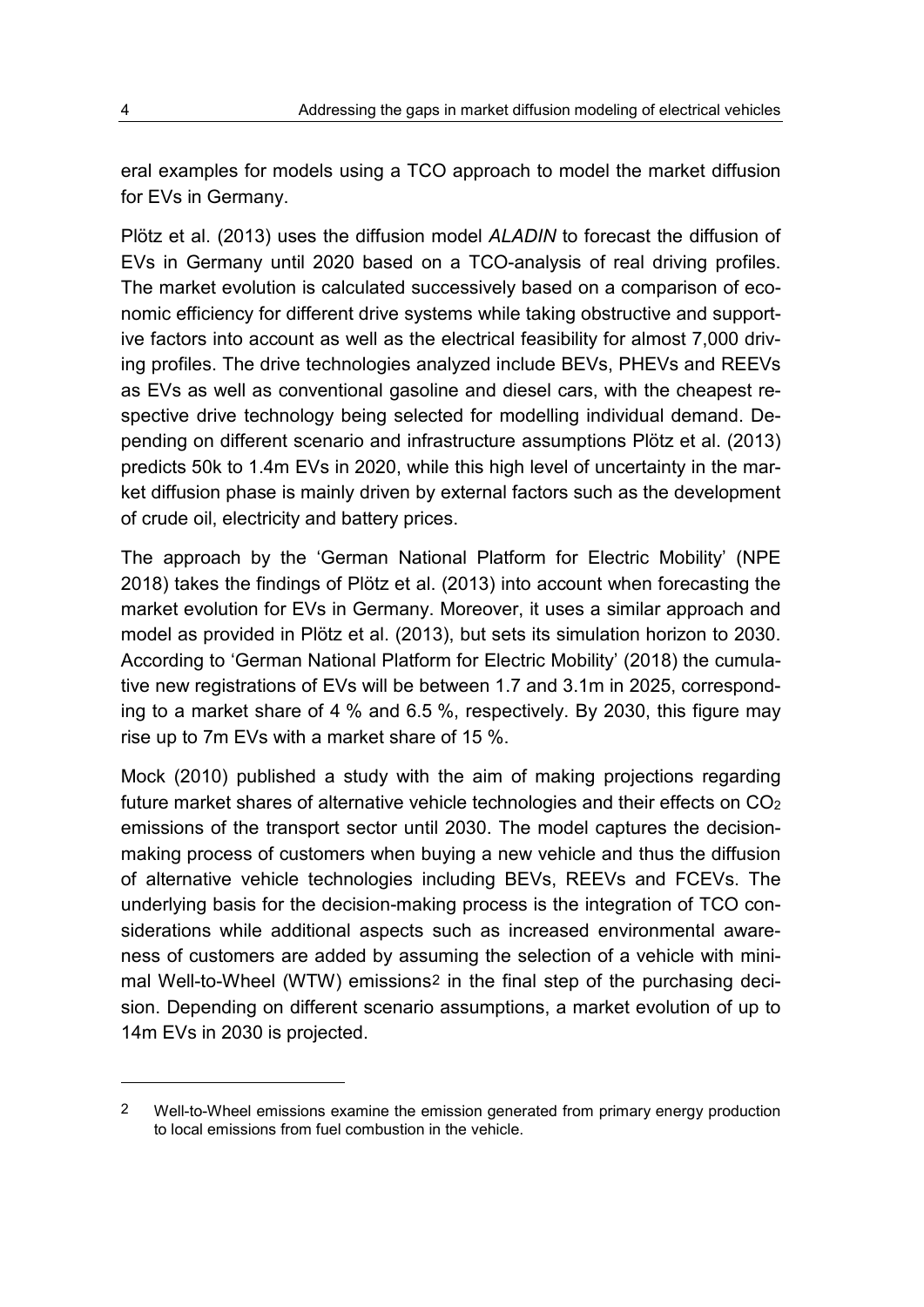Baum et al. (2010) provide a market diffusion model for EVs in Germany until 2020 based on a break-even analysis between EVs and gasoline cars, calculating the necessary annual mileage for EVs to be economically efficient based on fixed and operational cost parameters. Based on the parameter assumptions regarding gasoline and battery price developments the model predicts an aggregated EV fleet between 100k to 1.4m based on new registrations from 2010 to 2020.

#### b) Discrete-Choice based approaches

Models based on a Discrete-Choice Theory simulate decision processes of agents, with a finite set of choices (Train 2012). Regarding market diffusion modeling of EVs, approaches model the decision process for a car purchase. Hereby, different user groups are confronted with a portfolio of vehicles with different characteristics (e.g. price, drive, etc.) from which a choice must be made. A consumer chooses an alternative with the highest probability that imposes the highest utility. In particular, a vehicle's utility does not only base on its pure consumption, but rather on the characteristics of the vehicle that the consumer implicitly evaluates. Depending on the utility value the purchase probability is calculated for each possible vehicle alternative with its respective vehicle characteristics, while each characteristic is endowed with a specific parameter for calculation depending on the preferences of the consumer group. This specific parameter is identified beforehand for each consumer group through surveys and conjoint experiments. According to the research objective two relevant approaches have been identified and will be introduced in the following.

Holtermann et al. (2011) model the market diffusion based on a Discrete-Choice approach (i.e. a Nested Logit model) in order to project the market evolution for EVs, specifically BEVs, PHEVs and REEVs, in Germany until 2050. Based on a synthetically created fleet of possible EVs with different characteristics offered by OEMs, the willingness to pay (WTP) of customers is derived through predefined utility functions using specific vehicle characteristics and charging infrastructure data as input parameters. Subsequently, the model calculates purchase probabilities for different vehicle technologies according to the calculated WTP and forecasts adjusted market shares based on a Bass diffusion model (Bass 1969). By using a Nested Logit approach the model allows to picture correlations regarding the decision of consumers between several alternatives from the same *nest*, whereas a nest can represent a vehicle segment or drive technology. Holtermann et al. (2011) predict 6m EVs by 2030 in its reference sce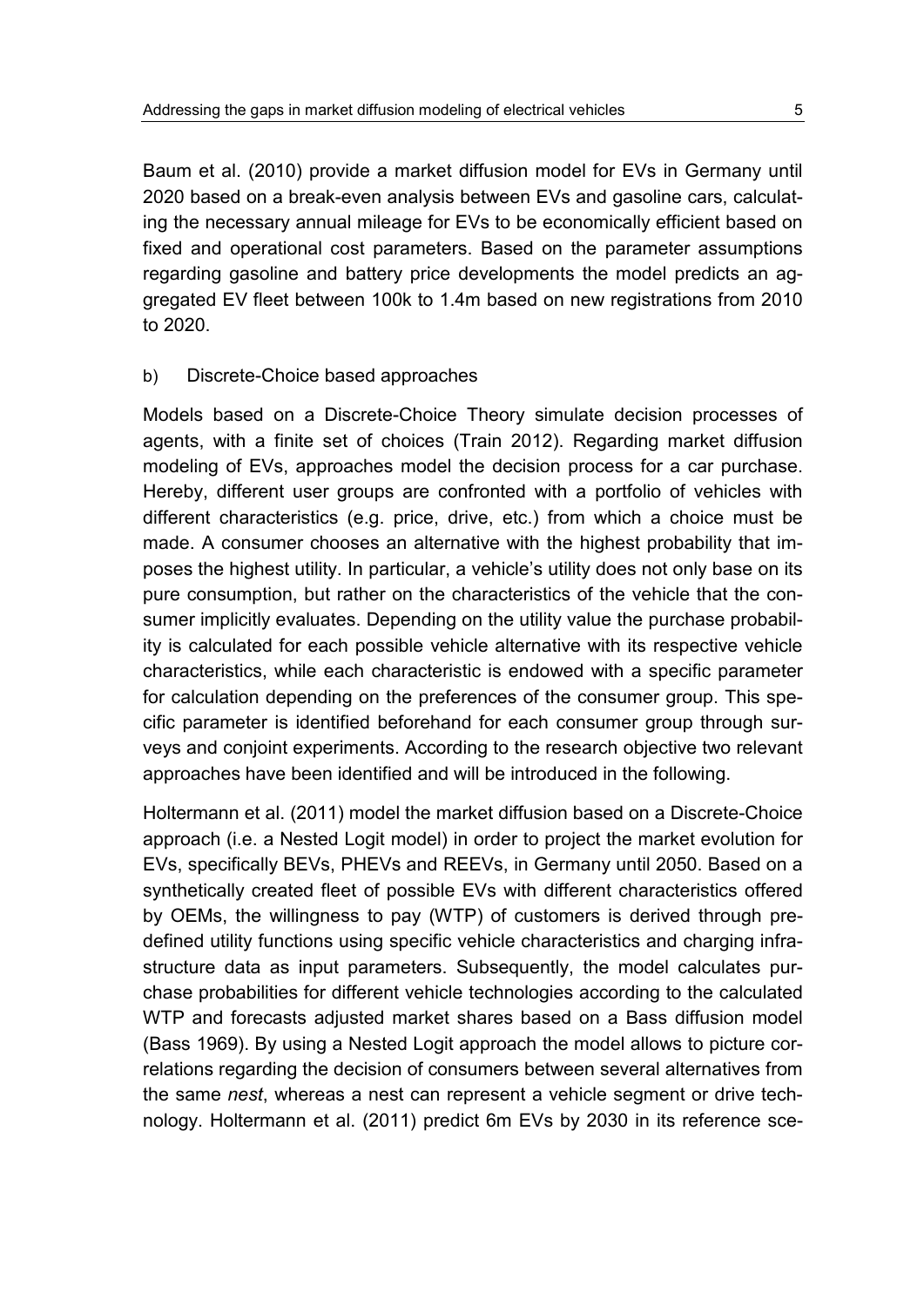nario, while different EV-favorable policy measures such as purchase bonuses or free parking can increase this figure by up to half a million vehicles.

de Haan et al. (2018) published different EV diffusion scenarios until 2035, using a car purchase and market simulation model of ETH Zurich (c.f. de Haan et al. (2007)) based on a Discrete-Choice approach as well as a diffusion model based on Moore (2014). Similar to the approach of Holtermann et al. (2011) different vehicle attributes are depicted and assessed by a WTP- and utility function for different customer segments. The characteristics include the purchase price, the fuel costs, the vehicle length, the size of the luggage compartment, the acceleration time, the vehicle brand and an additional valuation of the vehicle purchase price depending on the median purchase price of the entire available fleet. Depending on the underlying scenario assumptions, the model forecasts an EV share from 15 % up to 60 % in new car registrations in 2035.

c) Other approaches

In addition to TCO and Discrete-Choice models, there are other diffusion methodologies that cannot be classified into one of the two categories. This includes for example approaches that use historical growth rates to determine future market penetration such as in the approach of Greiner et al. (2019), where the EV fleet is expected to grow up to 1.1m vehicles in 2022 based on a compounded annual growth rate of 65 % for EV between 2016 and 2018 in Germany. Another example is provided by Adolf et al. (2014) that uses projections regarding socio-economic developments and possible degrees of motorization in the population to calculate overall vehicle stock developments in Germany until 2040. Based on the overall vehicle stock, the overall EV share is analyzed by calculating the optimal drive mix in OEM vehicle fleets depending on European CO2-emission standards. Depending on different scenario assumptions the model predicts between 1 to 3m BEVs and 3 to 5.5m PHEVs in the German vehicle fleet by 2040.

## <span id="page-9-0"></span>**2.2 Model Evaluation**

In order to identify strengths of existing models for the market diffusion of EVs on the one hand and to reveal possible research gaps on the other hand, the introduced models had to be evaluated. For this purpose, an evaluation scheme was derived that fully reflects the factors that have an influence on the market diffusion of EVs. As a basis the PESTEL analysis framework of Aguilar (1967) was considered, which is often used in strategic management to analyze the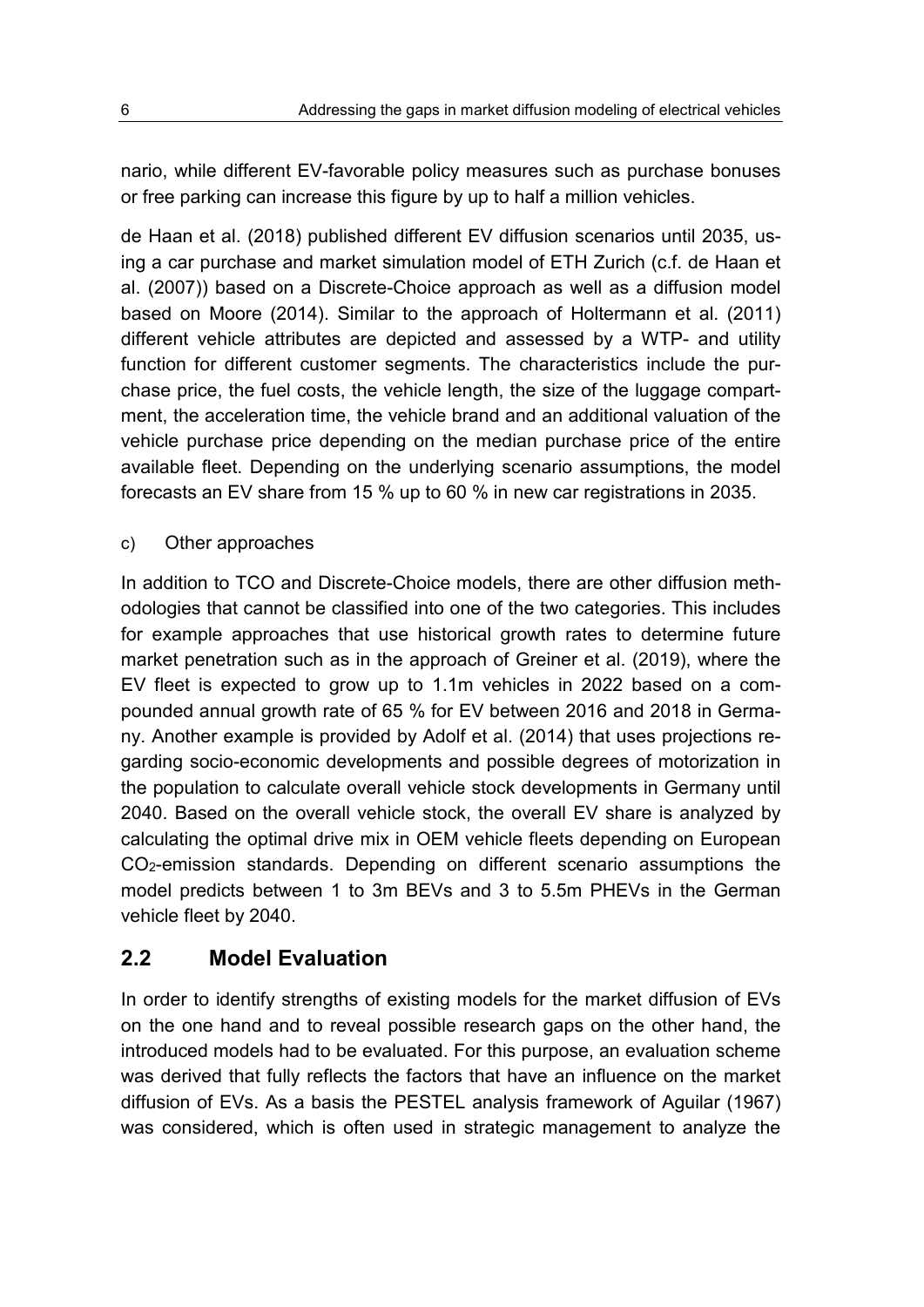external market environments. Additionally, the generic dimensions provided by the PESTEL-framework were refined to different aspects of e-mobility in order to ensure an overarching analysis of the e-mobility ecosystem. Hereby, three different perspectives of e-mobility, namely (1) the technological perspective, (2) the market-oriented perspective as well as (3) the social perspective as stated in literature such as Scheurenbrand et al. (2015), Zanker et al. (2011) and Hanselka et al. (2010) were integrated. Consequently, the following main criteria were identified and used to evaluate the existing market diffusion models for EVs.

- (1) **Consideration of policy factors,** e.g. through the modelling of policy measures such as taxes, emission standards or other environmental policy measures etc.
- (2) **Consideration of economic factors,** e.g. through the modelling of oil, gas and energy prices as well as overall depiction of the development of new car registrations and vehicle stocks.
- (3) **Consideration of social factors,** e.g. through the modelling of population development, overall mobility behavior and evolution in new types of mobility such as car or ride sharing.
- (4) **Consideration of vehicle and infrastructure characteristics,** e.g. through the modelling of drive systems, vehicle costs and charging infrastructure etc.
- (5) **Consideration of customer characteristics,** e.g. through the modelling of purchasing behaviors, innovation-readiness or brand loyalty etc.

It should be noted that the description of the criteria with their respective subitems is only intended to provide guidance for the analysis and evaluation of the models. In particular, no quantitative scale will be provided to assess the degree to which the described sub-items are achieved. The determination of the degree of fulfilment of the criteria within the individual models is exclusively based on a qualitative discussion of the criterion in relation to the diffusion methodology considered. The aspect of environmental measures is considered in (1) since measures such as  $CO<sub>2</sub>$  prices or emission standards are based on legislative decisions.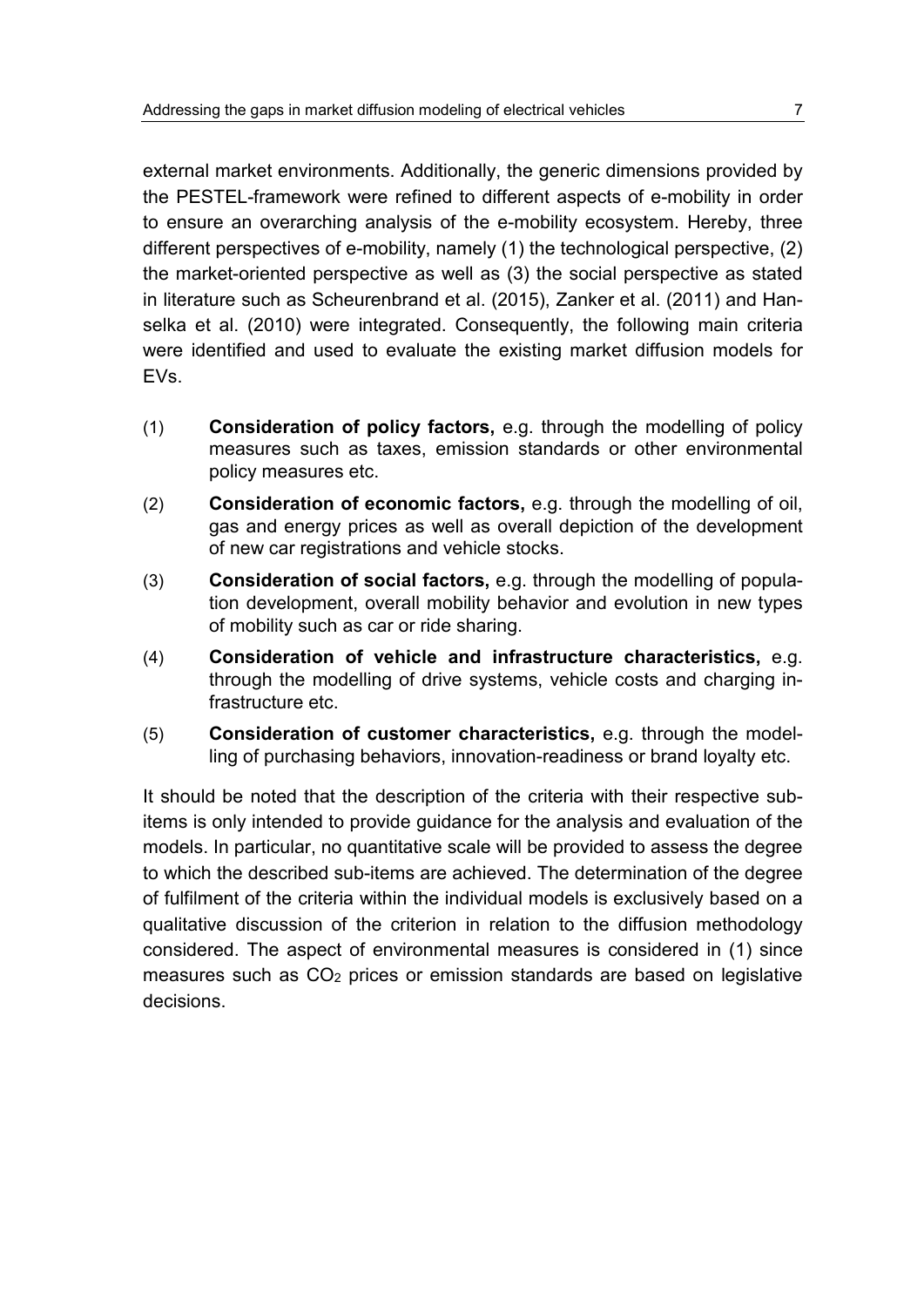## <span id="page-11-0"></span>**2.3 Results of Model Evaluation**

[Figure 1](#page-11-1) summarizes the results of the model evaluation using the mentioned criteria. For each model introduced in section 2, a degree of criteria fulfillment is determined by using Harvey Balls, where a completely filled Harvey Ball is indicating that the respective criteria is strongly integrated in the model's diffusion logic, whereas an empty Harvey Ball is indicating that the criteria is only poorly considered. To allow a more specific distinction of fulfillment levels between the models, quarter-stepped scaling of the Harvey Balls was applied.

| Criterion <sup>1</sup>                                                                                                                 | Plötz et al.<br>(2013) | <b>National</b><br>Platform E-<br>Mobility (2018)     | Mock (2010) | Baum et al.<br>(2010)     | Holtermann et<br>al. (2011) | De Haan et al.<br>(2018) | Greiner et al.<br>(2019) | Adolf et al.<br>(2014) |
|----------------------------------------------------------------------------------------------------------------------------------------|------------------------|-------------------------------------------------------|-------------|---------------------------|-----------------------------|--------------------------|--------------------------|------------------------|
| Consideration of policy factors<br>TIII                                                                                                |                        |                                                       |             |                           |                             |                          |                          |                        |
| Consideration of economic factors                                                                                                      |                        |                                                       |             |                           |                             |                          |                          |                        |
| Consideration of social factors                                                                                                        |                        |                                                       |             |                           |                             |                          |                          |                        |
| Consideration of vehicle and infrastructure<br>'en<br>characteristics                                                                  |                        |                                                       |             |                           |                             |                          |                          |                        |
| Consideration of customer characteristics                                                                                              |                        |                                                       |             |                           |                             |                          |                          |                        |
| <sup>1</sup> The degree of fulfilment is determined by means of qualitative estimation<br>on the basis of available model information. |                        | Hardly taken into account<br>Focus field of the model |             | Very strong consideration |                             |                          |                          |                        |

### <span id="page-11-1"></span>Figure 1: Overview of results of model evaluation

Several conclusions can be drawn based on the evaluation results. First, no model covers all relevant criteria for the market diffusion of EVs to a very high degree. While a model may cover certain aspects with very high degree of fulfillment, different aspects are only considered roughly on a sufficient basis. Second, strengths of the models examined can be distinguished in particular with regard to the methodology used as different diffusion methodologies show different fields of focus. While TCO models like Plötz et al. (2013) or Mock (2010) often consider overall economic factors for the diffusion simulation, Discrete-Choice models focus more on customer characteristics, which in turn is due to the nature of both diffusion methodologies. For the other models, focus fields may vary depending on the methodology and the goal of the study. Adolf et al. (2014) for example, provide a strong focus on sociodemographic developments and its impact on the diffusion of alternative drives. Third, policy measures are considered in all models, however not all relevant aspects are covered. Especially environmental policy measures, such as CO<sub>2</sub> prices or restrictions for combustion engines in cities are not completely considered yet, which gives room for improvement.

Due to the relatively high degree of criteria fulfillment in Plötz et al. (2013), this model will be used for further extension regarding environmental policy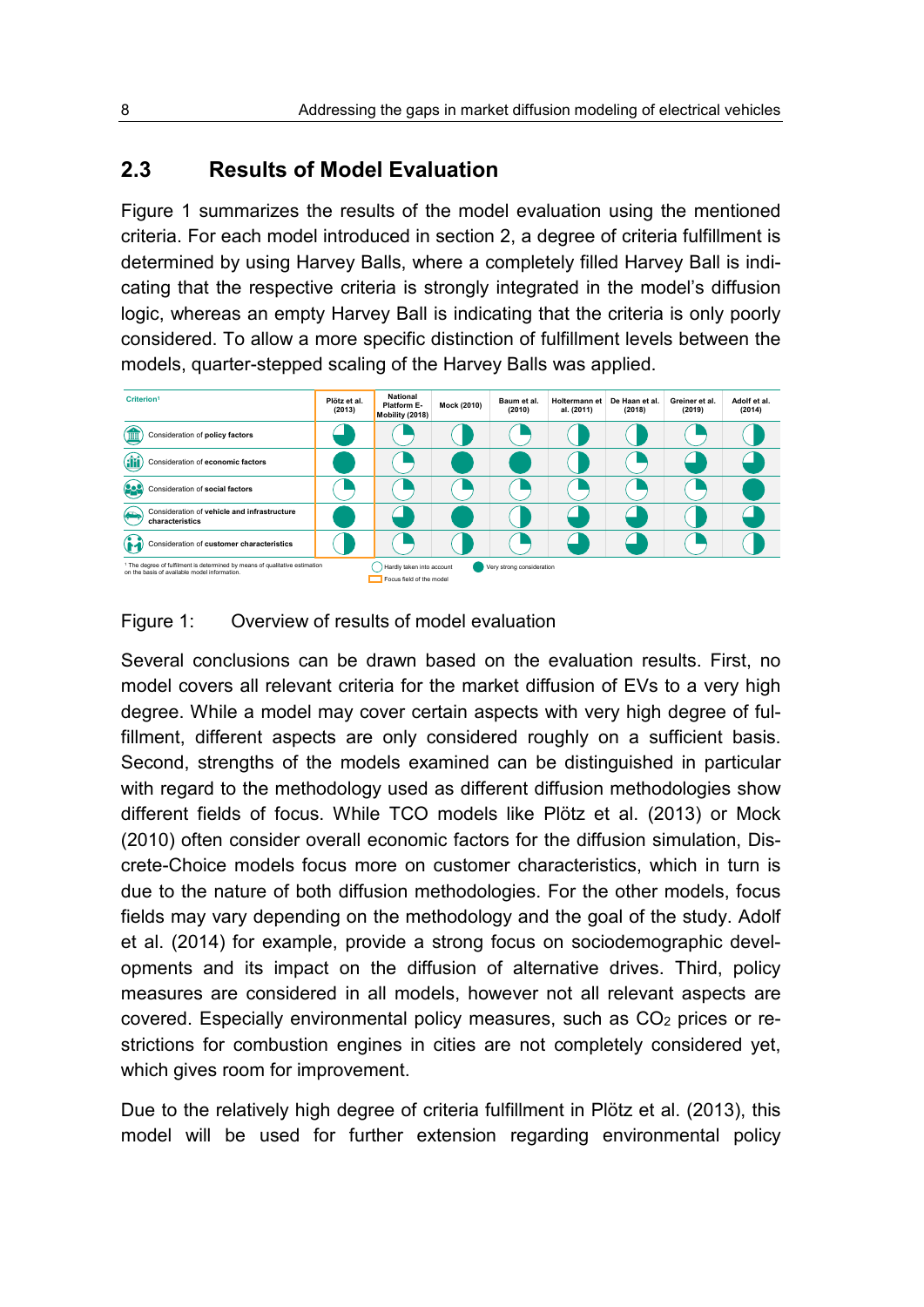measures. A transfer of environmental costs into the *ALADIN* model of Fraunhofer-ISI is aspired to improve the consideration of environmental aspects in the diffusion modelling process. The following case study integrates  $CO<sub>2</sub>$  prices as part of environmental costs into the *ALADIN* model that uses a TCO market diffusion logic based on Plötz et al. (2013).

## <span id="page-12-0"></span>**3 Case Study**

In this section, a case study is provided that integrates  $CO<sub>2</sub>$  prices as environmental costs into the market diffusion modelling of EVs in Germany. The market diffusion model *ALADIN* of Fraunhofer ISI is used for EV market ramp up. The model is based on a TCO approach with some integration of user behavior (c.f. Plötz et al. (2014)) and will be introduced shortly in the following. Subsequently, the model extension using CO2 prices will be explained including an introduction of different policy scenarios for diffusion simulation from 2020 until 2050. Finally, the scenario results will be presented and compared followed by a discussion and derivation of conclusions regarding the impact of environmental costs and respective policy measures on the market diffusion of EVs in Germany.

## <span id="page-12-1"></span>**3.1 ALADIN**

## **Overview**

The market diffusion of electric vehicles is simulated with the market diffusion model *ALADIN (Alternative Automobiles Diffusion and Infrastructure)* of Fraunhofer ISI that also has been used in several studies (c.f. Gnann et al. 2015c; Gnann et al. 2015b; Gnann et al. 2019). The evolution of the market is calculated successively based on a comparison of the economic efficiency of different drive systems and taking obstructive and supportive factors into account. ALADIN distinguishes between six drive alternatives for passenger cars: (1) gasoline vehicles, (2) diesel vehicles, (3) natural gas vehicles, (4) plug-in hybrid electric vehicles, (5) battery electric vehicles and (6) fuel cell electric vehicles. In addition, a distinction is made between three vehicle segments: small, medium and large. The purchase decision is performed in a multi-stage decision-making process. First, the battery state of charge is simulated individually for each vehicle based on almost 7,000 driving profiles to assess whether the individual driving profile can be realized with a BEV and how high the electric driving share of a PHEV would be. The driving profiles are based on data of the German Mobili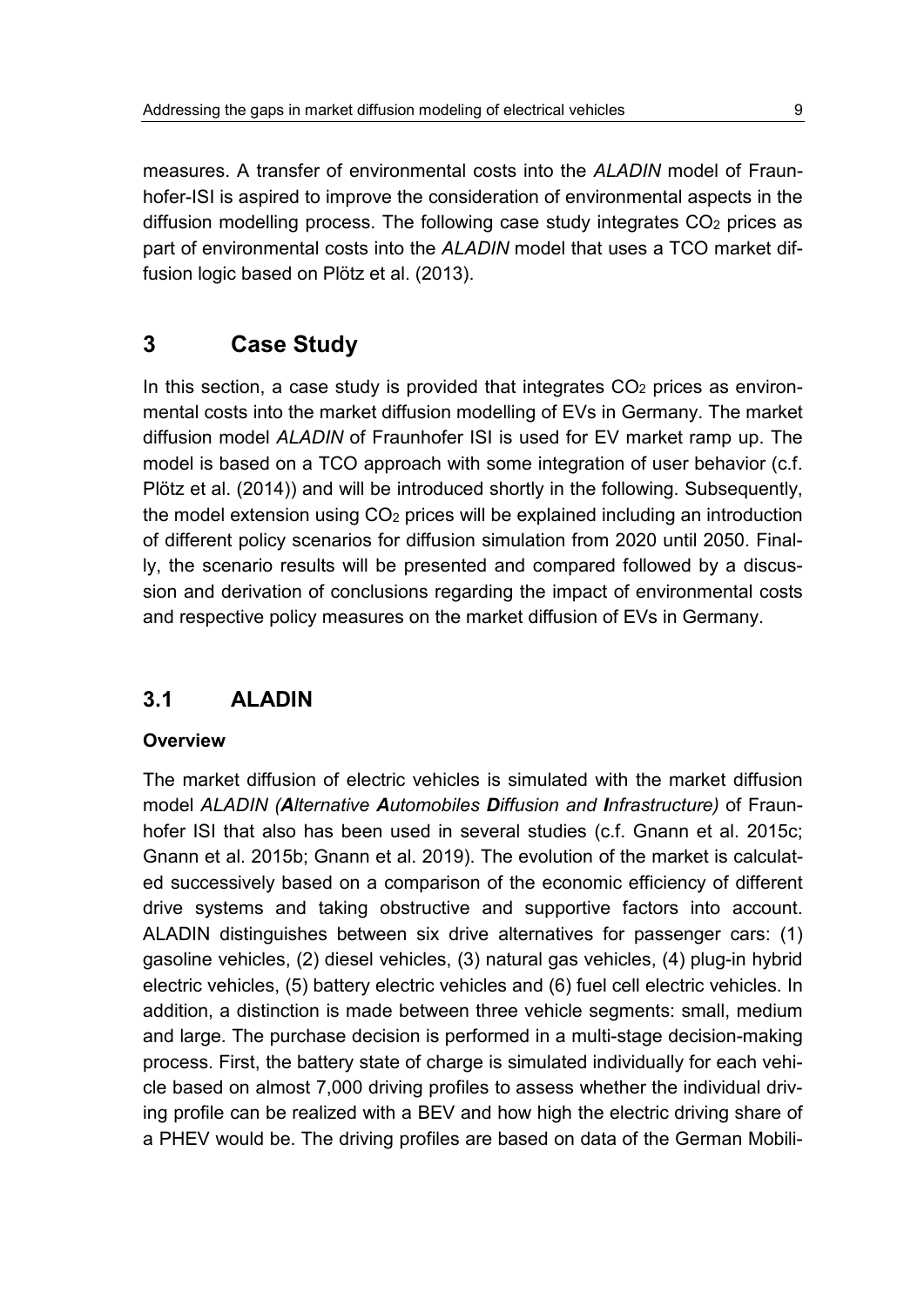ty Panel (Zumkeller et al. 2011) and data collected within the 'region eco mobility 2030' project (Gnann et al. 2015a). In a second step, an individual utility maximization is performed for each driving profile. This is based on a cost analysis, i.e. TCO analysis, which is supplemented by obstructing and favoring factors such as a limited selection of vehicle models and political measures, e.g. purchase bonuses, subsidies and taxes. Based on this annual and user-specific analysis, the market share and resulting diffusion for EVs is calculated. The results can be broken down by vehicle segment (small, medium, large) and by user group (private, fleet, company car). [Figure 2](#page-13-0) summarizes the procedure[.3](#page-13-1)



<span id="page-13-0"></span>Figure 2: Overview of the approach taken in the ALADIN model

## **Mathematical approach**

<u>.</u>

The annuitized utility  $u_{i,s}^a(t)$  of user *i* for drivetrain *s* is calculated by the TCO of the vehicle  $TCO_{i,s}^{a,veh}(t)$ , the TCO of individual charging infrastructure  $TCO_{i,s}^{a,Cl}(t)$ and the WTPM for AFVs  $WTPM^a_{i,s}(t)$ :

$$
u_{i,s}^a(t) = -TCO_{i,s}^{a,veh}(t) - TCO_{i,s}^{a,Cl}(t) + WTPM_{i,s}^a(t)
$$

Further, the vehicle TCO consists of an annuitized capital expenditure  $a_{i,s}^{veh,capex}(t)$  and operational expenditure  $a_{i,s}^{veh,opex}(t)$ :

<span id="page-13-1"></span><sup>3</sup> More details can also be found at: [www.aladin-model.eu](http://www.aladin-model.eu/)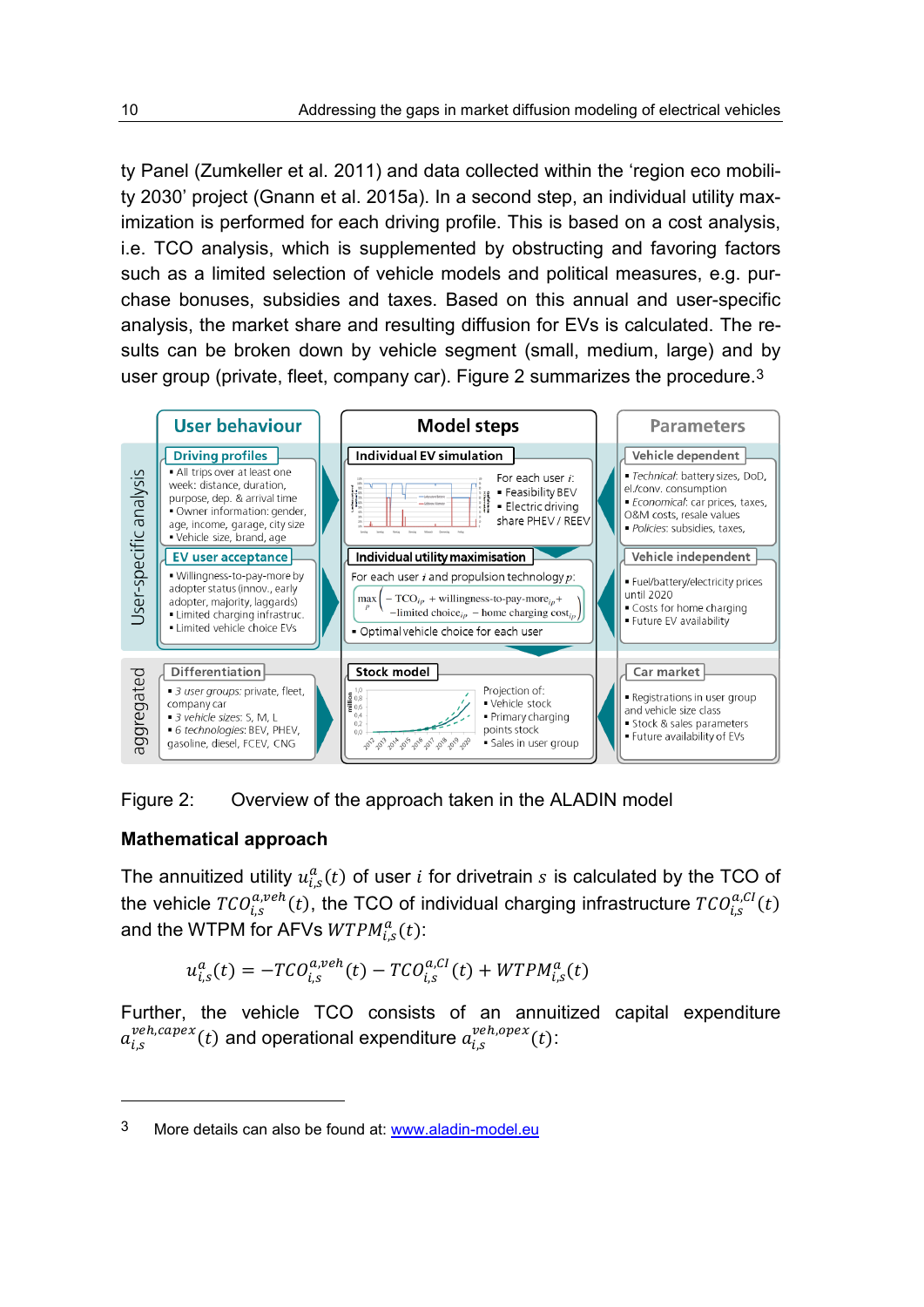$$
TCO_{i,s}^{a,veh}(t) = a_{i,s}^{veh, capex}(t) + a_{i,s}^{veh, opex}(t)
$$

The individual and drivetrain specific capital expenditure is calculated as follows:

$$
a_{i,s}^{veh, capex}(t) = \left(I_{r,s}(t) \cdot \left(1 + z(t)\right)^{T^{veh}(t)} - SP_s(t)\right) \cdot \frac{z(t)}{\left(1 + z(t)\right)^{T^{veh}(t)} - 1}
$$

The vehicle investment  $I_{r,s}(t)$  is annuitized with interest rate  $z(t)$  and investment horizon  $T^{veh}(t)$  while the resale price after use  $SP_s(t)$  is subtracted.

The operating expenditure consists of kilometer dependent and independent cost. The individual annual vehicle kilometers travelled  $VKT_i$  multiplied by the energy consumption differentiated in electric driving (share of electric driving  $s_i(t)$  times electric consumption  $c_{r,s}^e$  times electricity price  $k^e$ ) and non-electric driving (with conventional consumption  $c_{r,s}^c$  times conventional fuel price  $k^c$ ) and the operations and maintenance (OM) cost  $k_{r,s}^{OM}(t)$  give the use-related costs. The annual vehicle tax  $k_{r,s}^{tax}(t)$  is added independent of a user's driving behavior.

$$
a_{i,s}^{veh, opex}(t) = VKT_i \cdot \left(s_i(t) \cdot c_{r,s}^e \cdot k^e + (1 - s_i(t)) \cdot c_{r,s}^c \cdot k^c + k_{r,s}^{OM}(t)\right) + k_{r,s}^{tax}(t)
$$

More details on the approach and its justification can be found in Plötz et al. (2014).

#### **General input parameters**

Several parameters are relevant for the purchase decision during market diffusion. A key aspect is the development of the vehicle investment costs. Due to necessary improvements in drive efficiencies, an increase in investment costs of conventional vehicles with combustion engines is assumed (Meszler et al. 2017). For BEVs, PHEVs and FCEVs investment costs are primarily driven by declining battery / fuel cell prices (Gnann 2015). Table A1 shows the vehicle investment costs, while [Table 1](#page-15-1) illustrates the development of battery prices assumed in the model.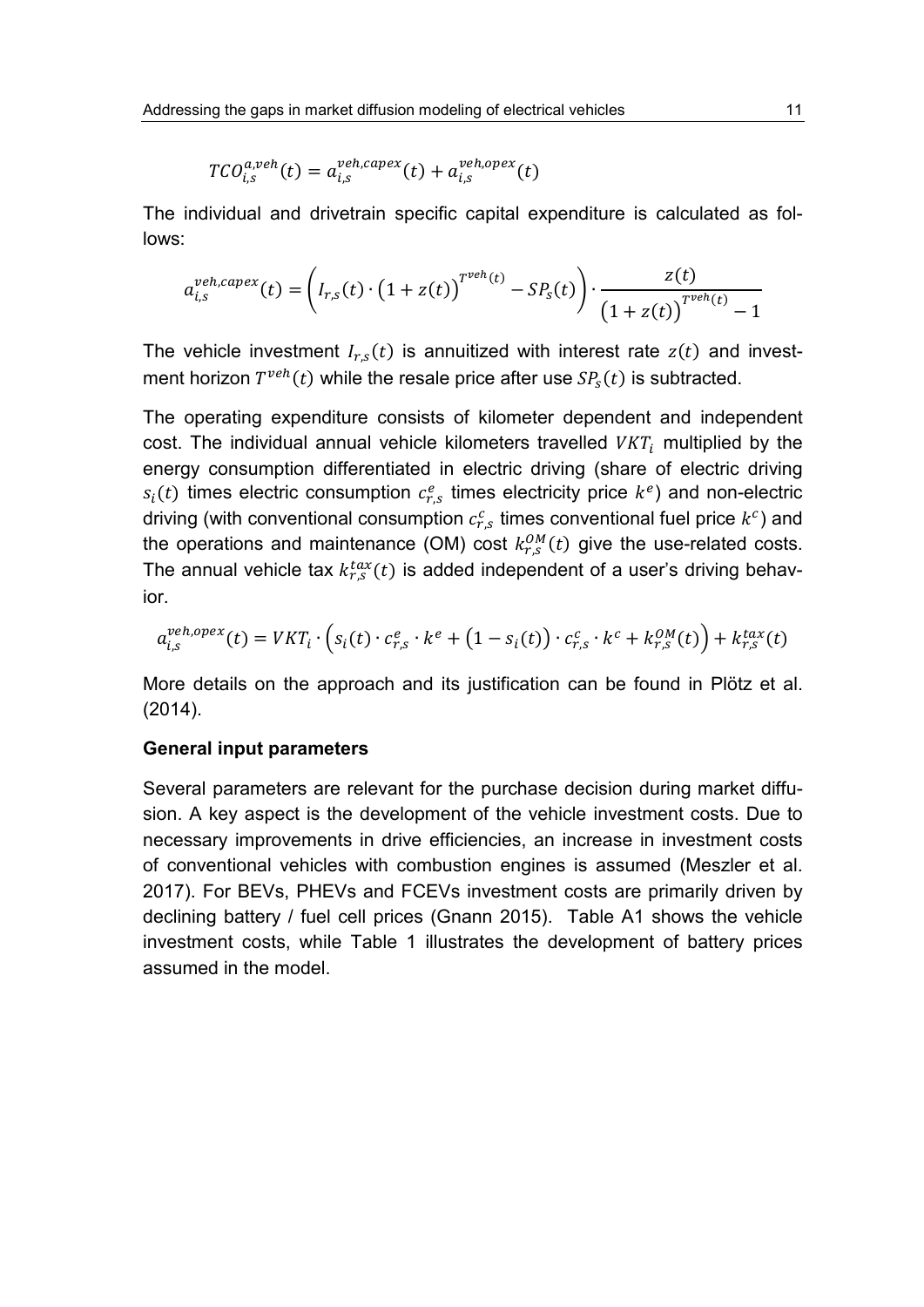## <span id="page-15-1"></span>Table 1: Battery and fuel cell price development. Own assumptions based on (Hülsmann et al. 2014; Lutsey 2017; Zapf et al. 2019)

|                       | <b>Unit</b> | 2030 | 2040 | 2050 |
|-----------------------|-------------|------|------|------|
| <b>Battery - BEV</b>  | EUR/kWh     | 120  | 110  | 100  |
| <b>Battery - PHEV</b> | EUR/kWh     | 132  | 120  | 110  |
| <b>Fuel Cell</b>      | EUR/kW      | 80   | 66   | 55   |

Furthermore, the battery capacity plays an essential role in the diffusion of electric drive trains, as they influence the total investment costs on the one hand, while on the other hand large battery capacities enable the use of electric drives also for long distance travelers. It is assumed that battery capacity will grow until 2030, which corresponds to today's announcements. For large BEVs a real range of approx. 440 km, for medium BEVs a range of approx. 330 km and for small BEVs a range of approx. 220 km is assumed. The range of the PHEV is about 1/3 of the range of the BEVs. From 2030 onwards it is assumed, that the desire for more range is saturated. Thus, the battery capacity will remain constant from 2030 onwards and range improvements can only be achieved via efficiency improvements of the vehicle. Table A2 and [Table A3](#page-26-1) summarize the respective parameter assumptions.

Regarding maintenance costs it is assumed that they remain constant over the simulation period and are proportional to mileage and vehicle size. [Table A4](#page-27-0) shows that maintenance costs for BEVs and PHEVs are lower than for conventional vehicles which is explained by the fact that BEVs and PHEVs often contain smaller components that are wearing out slower due to operation in the optimum speed range.

## <span id="page-15-0"></span>**3.2 Extension of Environmental Module**

Currently, environmental factors are not considered in the model yet, which is why the introduced *ALADIN* model shall be extended by an environmental module that consists of the integration of  $CO<sub>2</sub>$  prices affecting fuel prices for vehicles with combustion engines. Formally, this is represented by:

 $k_{new}^c = k_{old}^c + p_{CO_2} \cdot em^c$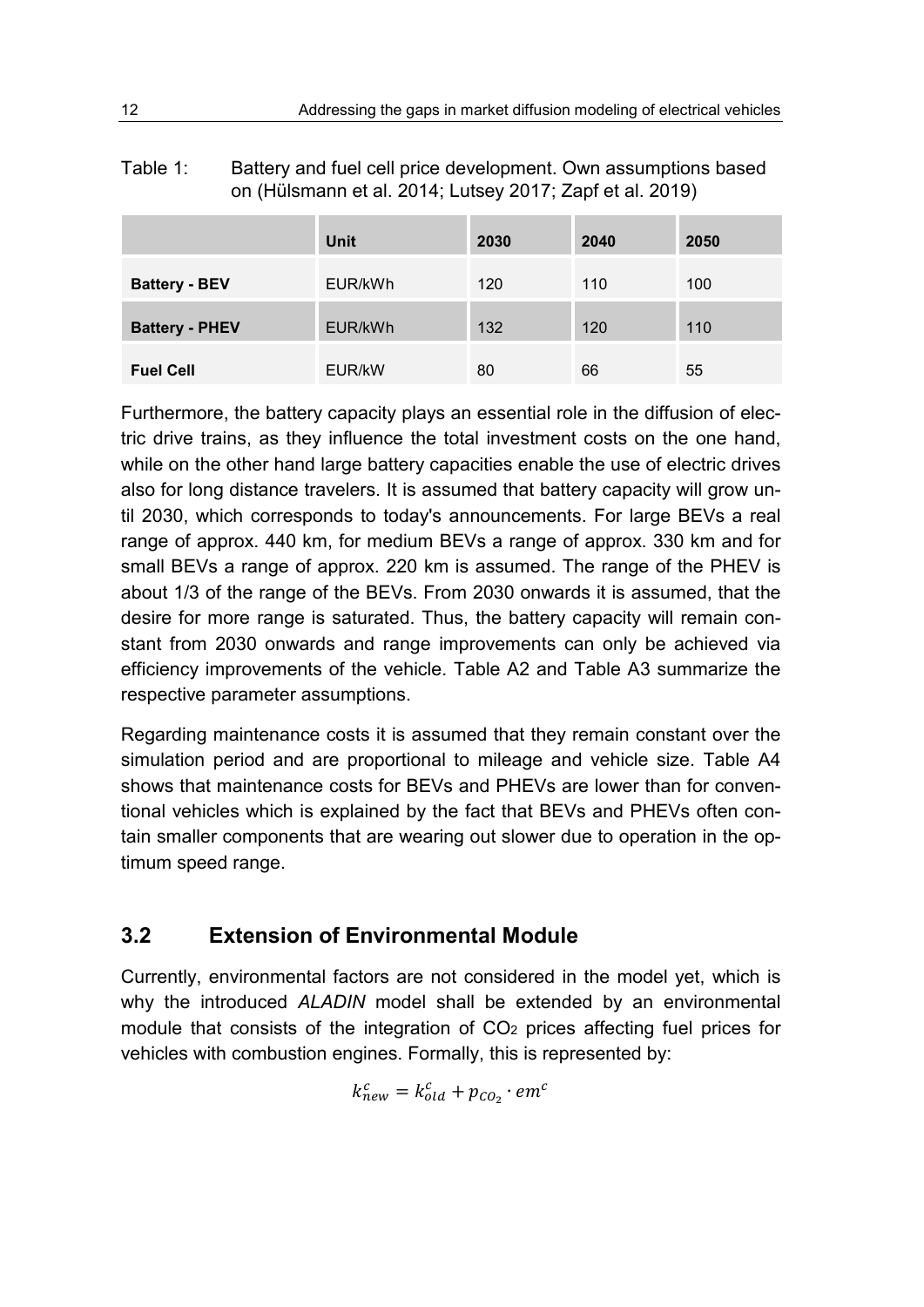where  $k_{new}^{c}$  denotes the new fuel price for engines using fuels that emit CO<sub>2</sub> during combustion.  $k_{new}^c$ is calculated from the old fuel price  $k_{old}^c$  while taking the CO<sub>2</sub> price  $p_{CO_2}$  multiplied with the specific fuel emission  $em^c$  into account. This also can be considered as a tax and therefore affects the operational costs (OPEX) of conventional vehicles, which in the end leads to an increase in TCO over time affecting the market diffusion for alternative drives.

Regarding the CO2 price, three scenarios will be defined to illustrate different policy paths. In the reference scenario, the  $CO<sub>2</sub>$  price is set according to the current policy path of the German Federal Government (2019) for the transport sector and is thus oriented towards current political targets and measures from the Climate Action Program (c.f. BMU (2019)). Moreover, a CO2 price of 25 €/t CO<sub>2</sub> is defined for 2020, which will gradually increase to 65 €/t CO<sub>2</sub> in 2050. In the contra scenario, no CO2 price is defined during the simulation period. Thus, no additional costs on operational costs of conventional vehicles are depicted. This scenario illustrates pessimistic assumptions regarding the environment efforts by the federal government, while the third scenario, the pro scenario, assumes optimistic environmental policy assumptions with a defined CO<sub>2</sub> price of 25  $\epsilon/t$  CO<sub>2</sub> in 2020 that will gradually increase to 500  $\epsilon/t$  by 2050. By making these very different assumptions and varying the price of  $CO<sub>2</sub>$  within the scenarios, the impact of environmental costs on the market diffusion can be assessed quickly while respective steering effects on the market evolution are clearly observable. It should be noted that the present implementation only simplifies the logic of CO2 prices from the Climate Action Program and an assessment of the policy measures is subject to various assumptions since the actual implementation of  $CO<sub>2</sub>$  prices is based on a national emission trading system, which is based on a cap-and-trade as well as auction mechanism. Depending on the defined CO2 price, energy prices vary in the respective scenarios. [Table](#page-17-0) 2 provides an overview of the scenario parameters.[4](#page-16-0)

 $\overline{a}$ 

<span id="page-16-0"></span><sup>4</sup> Additional information on the different parameter developments can be found in the appendix.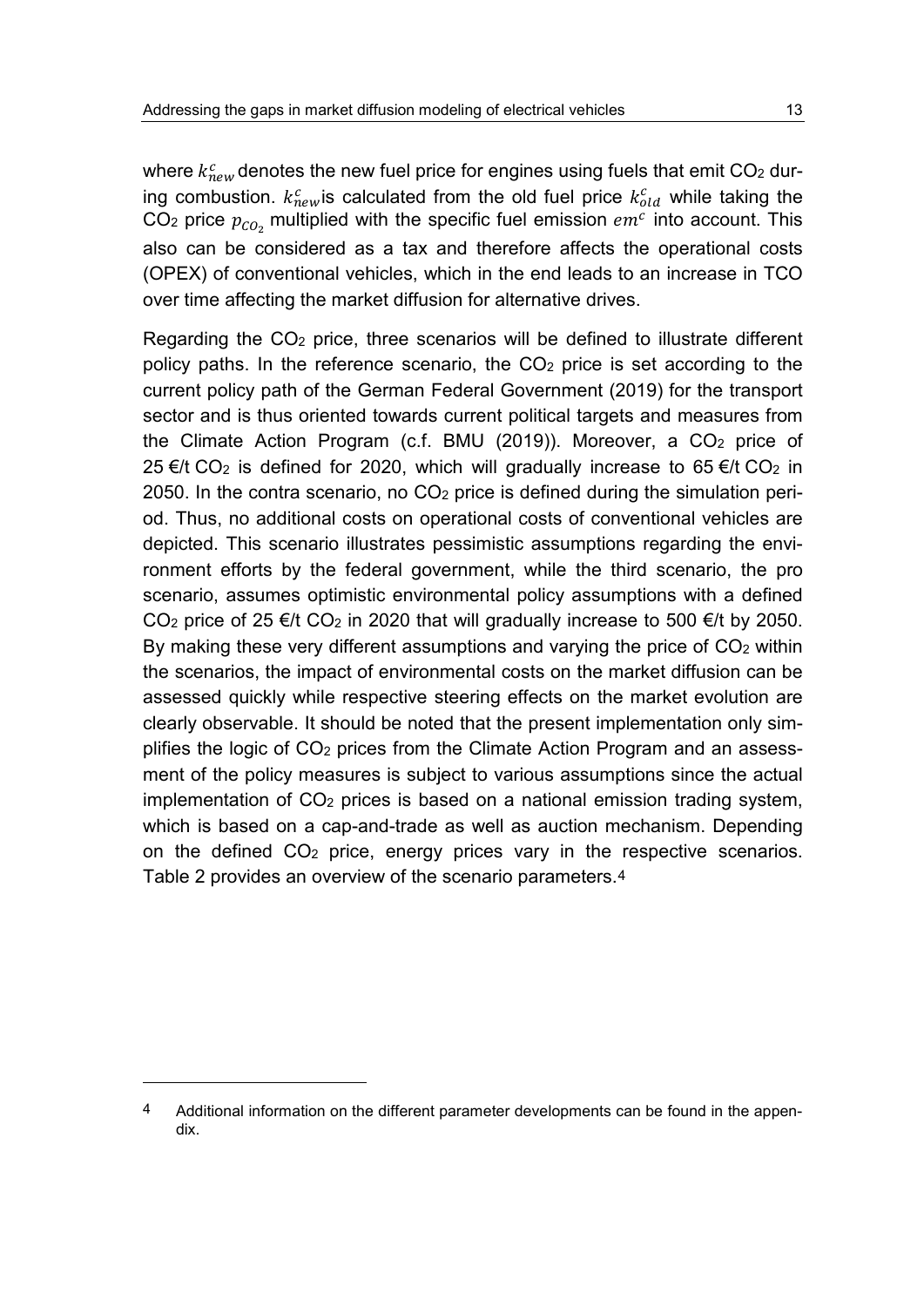|                                                      | scenario   | 2020      | 2030      | 2040      | 2050      |
|------------------------------------------------------|------------|-----------|-----------|-----------|-----------|
| oil price [€/MWh] <sup>1</sup>                       | all scena- | 42        | 54        | 63        | 78        |
| gas price [€/MWh] <sup>1</sup>                       | rios       | 24        | 25        | 28        | 30        |
| electricity price private<br>[€/kWh] <sup>2</sup>    |            | 0.329     | 0.321     | 0.313     | 0.311     |
| electricity price commercial<br>[€/kWh] <sup>2</sup> |            | 0.226     | 0.217     | 0.210     | 0.208     |
| hydrogen price [€/kWh] <sup>2</sup>                  |            | 0.469     | 0.390     | 0.282     | 0.235     |
| CO <sub>2</sub> price [€/t CO <sub>2</sub> ]         | contra     | $\pmb{0}$ | $\pmb{0}$ | $\pmb{0}$ | $\pmb{0}$ |
|                                                      | reference  | 25        | 55        | 65        | 65        |
|                                                      | pro        | 25        | 150       | 300       | 500       |
| gasoline price [€/kWh] <sup>2</sup>                  | contra     | 0.156     | 0.176     | 0.191     | 0.215     |
|                                                      | reference  | 0.165     | 0.194     | 0.211     | 0.236     |
|                                                      | pro        | 0.165     | 0.226     | 0.298     | 0.379     |
| diesel price [€/kWh] <sup>2</sup>                    | contra     | 0.120     | 0.138     | 0.152     | 0.174     |
|                                                      | reference  | 0.128     | 0.156     | 0.172     | 0.195     |
|                                                      | pro        | 0.128     | 0.187     | 0.257     | 0.335     |
| gas price CNG [€/kWh] <sup>2</sup>                   | contra     | 0.061     | 0.106     | 0.111     | 0.114     |
|                                                      | reference  | 0.068     | 0.122     | 0.128     | 0.133     |
|                                                      | pro        | 0.068     | 0.149     | 0.204     | 0.258     |

<span id="page-17-0"></span>Table 2: Overview of scenario parameters

1 primary energy source price without taxes taken from IEA (2020) (originally in US Dollar), exchange rate used:  $EUR/USD = 1.1$ 

<sup>2</sup> incl. all taxes and duties described. VAT of 19% considered, temporary VAT reduction in 2020 not shown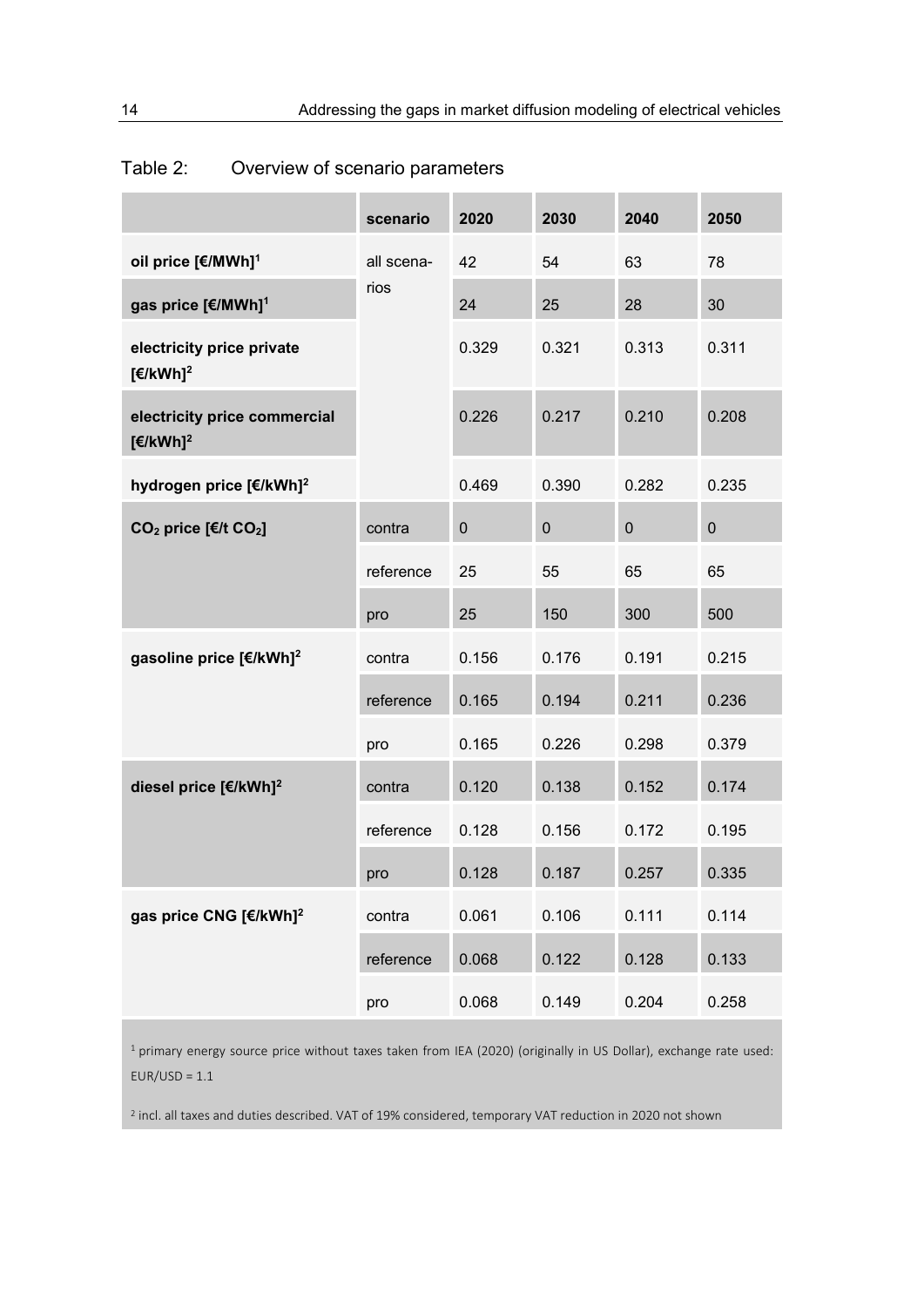## <span id="page-18-0"></span>**4 Results**

The goal of this paper is to extend the market diffusion model *ALADIN* by environmental factors in the form of  $CO<sub>2</sub>$  prices as environmental factors. This section summarizes the results of the market diffusion simulation for EV including an evaluation of the  $CO<sub>2</sub>$  prices' impact on the EV fleet evolution and respective policy targets in Germany until 2050.

### **Overview of market diffusion**

The calculated market evolution for the three scenarios is illustrated in [Figure 3.](#page-19-0) Taking all effects into account, around 18m EVs are obtained in the reference scenario, while the contra scenario shows 14m and the pro scenario up to 31m vehicles in 2050, respectively. Looking at the development of the market diffusion, all three scenarios can be categorized in three phases. In phase 1, the increase of EVs is mainly driven by purchase subsidies offered by the government that do not vary across the scenarios thus leading to a parallel market evolution until 2025. Phase 2 is characterized by a stagnation of the market diffusion due to the discontinuation of the purchase premiums inducing overall higher TCO for EVs compared to conventional drives until 2030. In phase 3, differences in scenario results can be observed. Since investment and operational costs for conventional vehicles are increasing according to the defined parameter assumptions above, EVs penetration is rising based on positive TCO evolutions of EVs compared to conventional drives until 2050. Thereby, the consideration of CO2 prices as part of environmental costs can have significant impact on the market diffusion.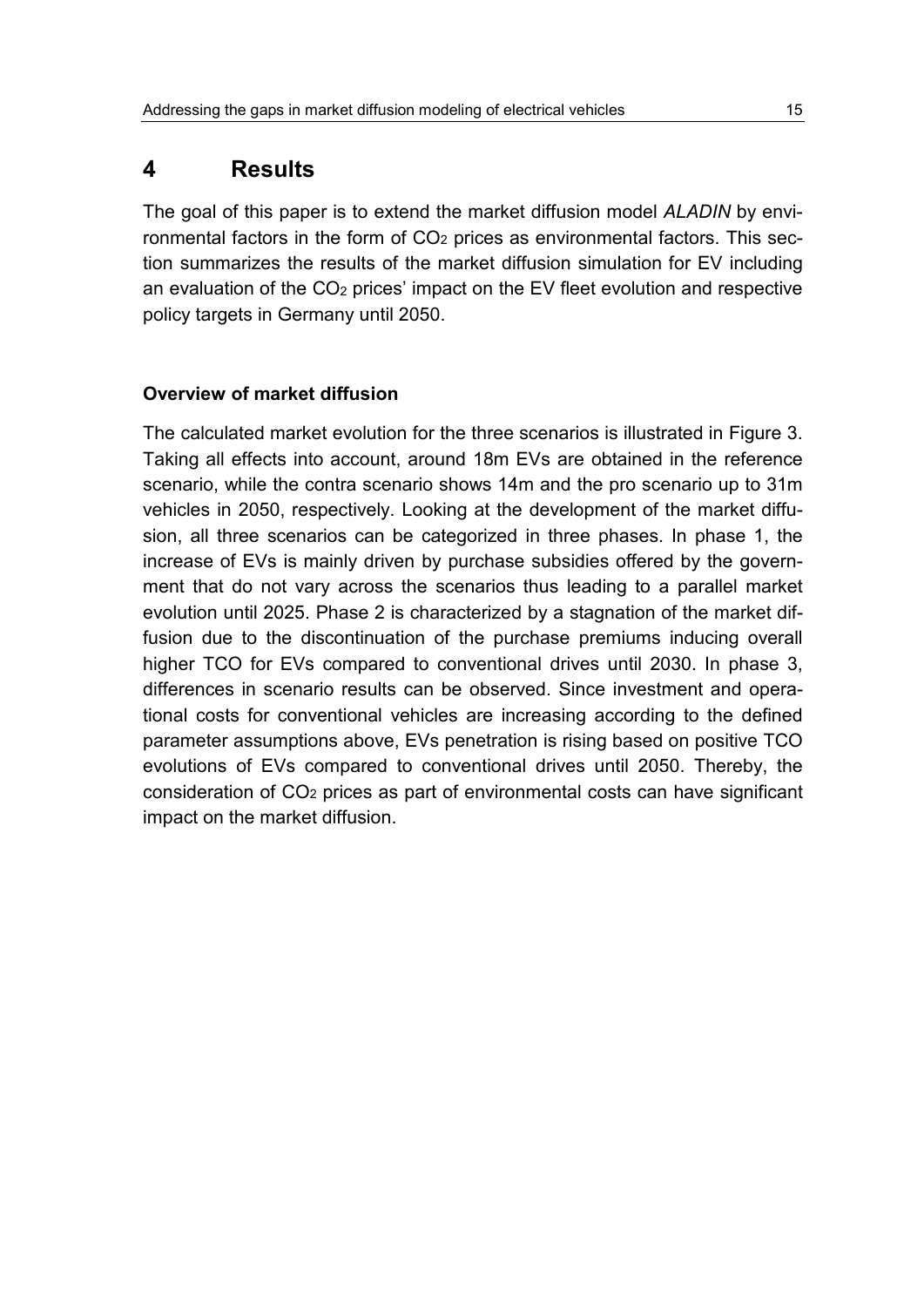

#### **Results market ramp-up | Overview**

#### Figure 3: Overview scenario results market diffusion EVs

Based on the model results, an introduced  $CO<sub>2</sub>$  price of up to 65  $\epsilon/t$  CO<sub>2</sub> over the next 30 years will lead to an additional amount of around 4m EVs compared to a scenario without  $CO<sub>2</sub>$  price. This effect increases the higher the  $CO<sub>2</sub>$  price is defined. Thus, comparing results between the pro and contra scenario leads to a difference of up to approx. 17m electric vehicles in 2050, illustrating the significant long-term impact of CO<sub>2</sub> prices on possible EV market diffusion evolutions if set sufficiently high. Based on the simulation results, a CO2 price of at least 150  $\epsilon/t$  CO<sub>2</sub> is found to be sufficient to induce relevant controlling effects on the increase of EVs in the German car population. Nonetheless, the results also show that the German government's target of 7 to 10m EV stock in 2030 can be achieved even without the introduction of a  $CO<sub>2</sub>$  price, if current purchase bonuses on EVs continue being effective.

<span id="page-19-0"></span><sup>1</sup> Electric vehicles are defined here as BEVs, PHEVs and FCEVs. REEVs are implicitly included in PHEVs.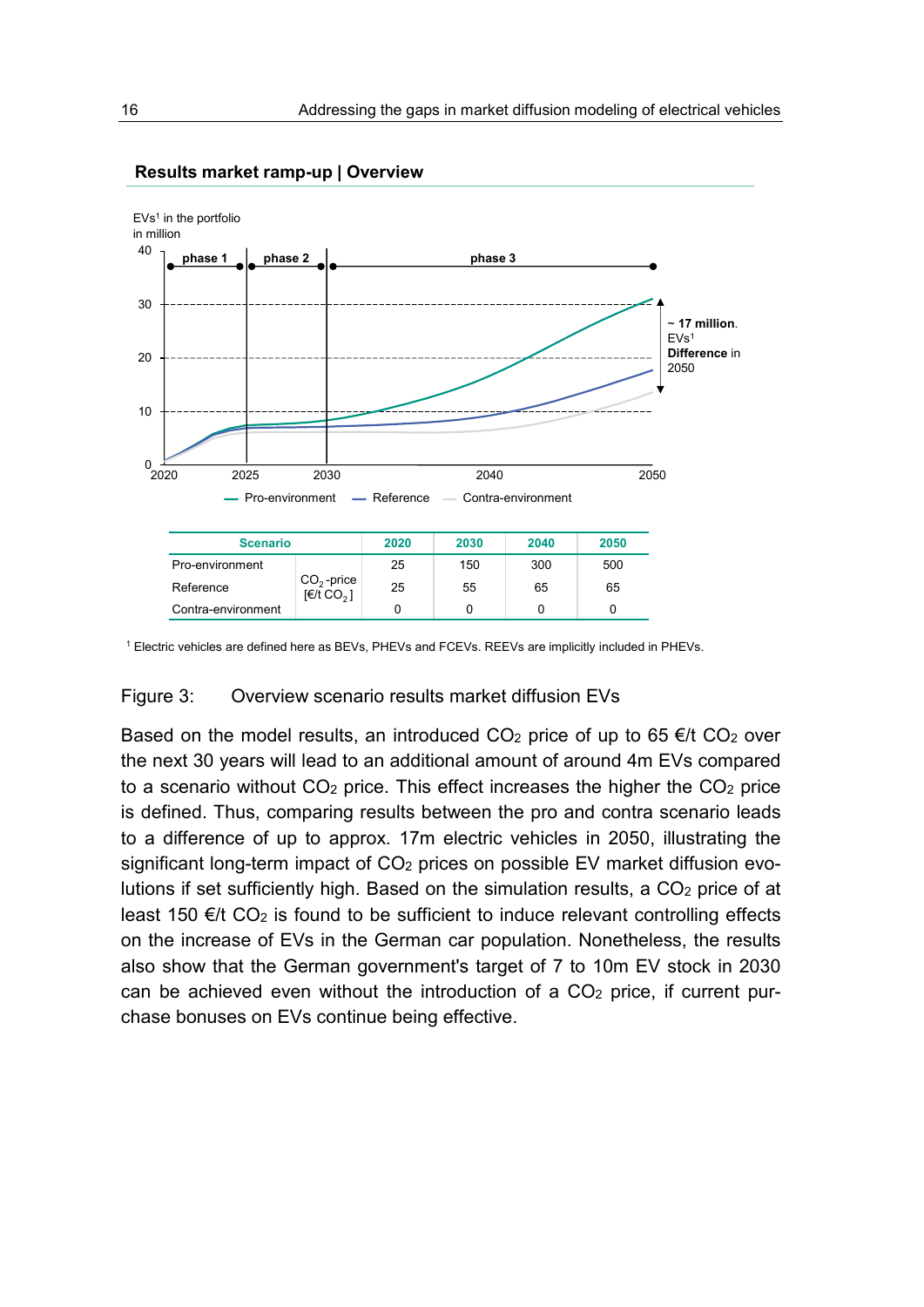#### **Segmentation of market diffusion results**

When splitting the market evolution up into the different user groups of private car owners, fleet and company cars, private owners dominate in the reference scenario followed by the fleet and company cars (see [Figure 4\)](#page-20-0).





#### Figure 4: Market diffusion user groups in the Reference-scenario

Interestingly, the market-ramp up for fleet and company EVs is faster in phase 1 compared to private cars due to the effect of purchase bonuses that has a stronger effect on fleet and company car owners. This effect is mainly due to the shorter first holding period (approx. 4 years) of fleet and company vehicles compared to privately owned vehicles (approx. 6 years, c.f. Plötz et al. (2013)) that result in stronger purchase price premium effects lowering the annuitized investment costs compared to the operational costs over the ownership time for fleet and company car owners. In particular, it is assumed that after approx. four years commercial vehicles will be transferred to the private car stock resulting in a market upswing of privately-owned cars despite the discontinuation of the purchase bonus after 2025 and thus delaying the diffusion stagnation in terms of EVs for private car owners in phase 2. Market evolutions in phase 3 are

<span id="page-20-0"></span><sup>1</sup> Electric vehicles are defined here as BEVs. PHEVs and FCEVs. REEVs are implicitly included in PHEVs.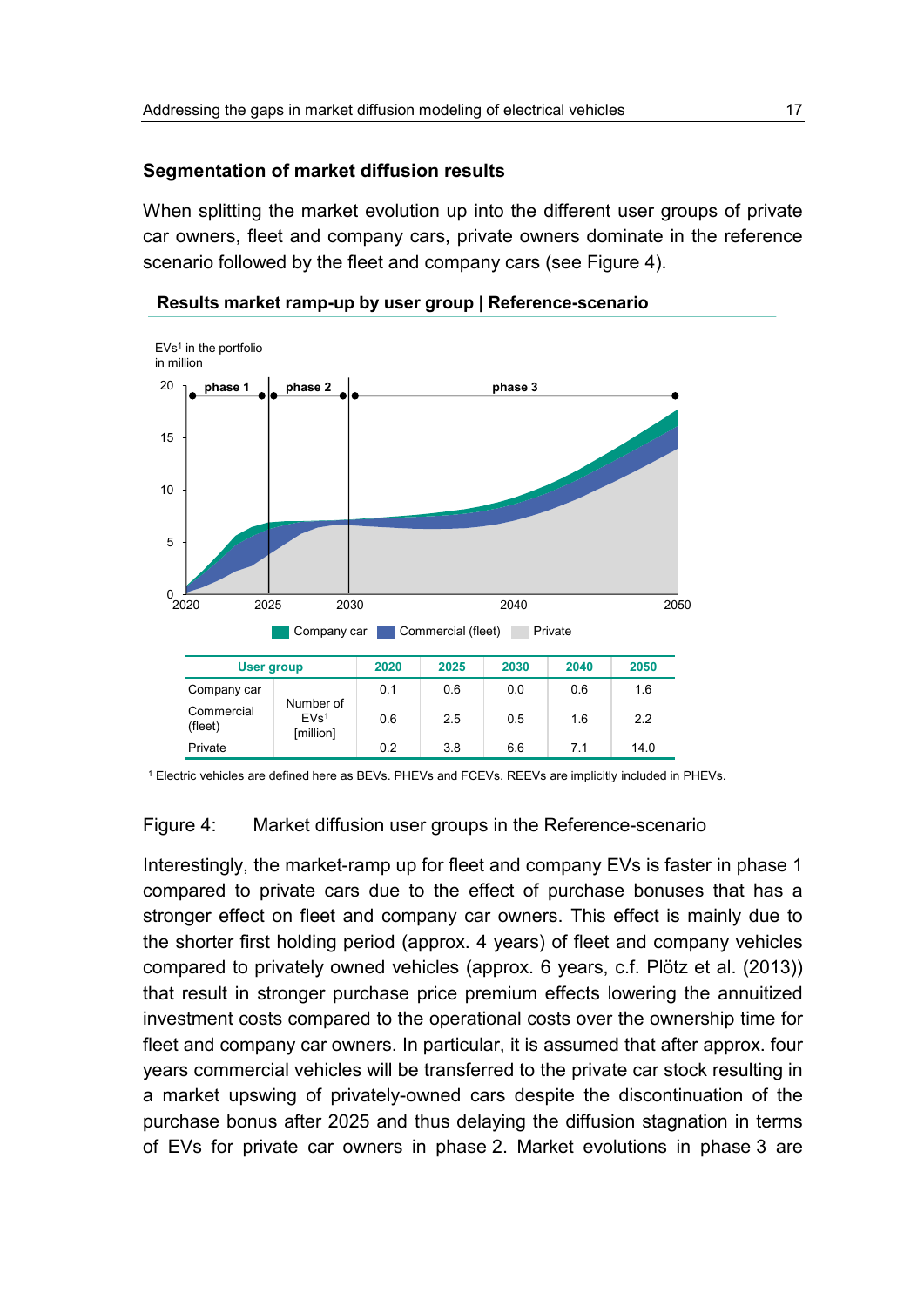mainly driven by defined cost developments resulting in positive TCO effects of EVs as described above where higher  $CO<sub>2</sub>$  prices support the diffusion of alternative drives while inducing no significant mix effects within the user groups across the different scenarios.

As depicted in [Figure 5,](#page-21-0) the market-ramp up segmented by vehicle size is mainly driven by small and medium sized vehicles in the reference scenario that can be found mainly in the private and commercial fleet sector. Large vehicles tend to travel longer distances, implying that these driving profiles may not be electrically realizable or not economically efficient in phase 1 and 2. However, predefined cost degression of EVs, rising conventional fuel prices and increasing battery ranges can push large vehicles into the market in phase 3. Comparing the results across the scenarios, a higher  $CO<sub>2</sub>$  price leads to higher EV shares in all three segments with a slight shift towards medium sized vehicles due to the fact that medium sized vehicles have the highest share in all three customer groups within the driving profiles.



#### **Results market ramp-up by vehicle segment | Reference-scenario**

<span id="page-21-0"></span><sup>1</sup> Electric vehicles are defined here as BEVs. PHEVs and FCEVs. REEVs are implicitly included in PHEVs.

Figure 5: Market diffusion vehicle segments in the Reference-scenario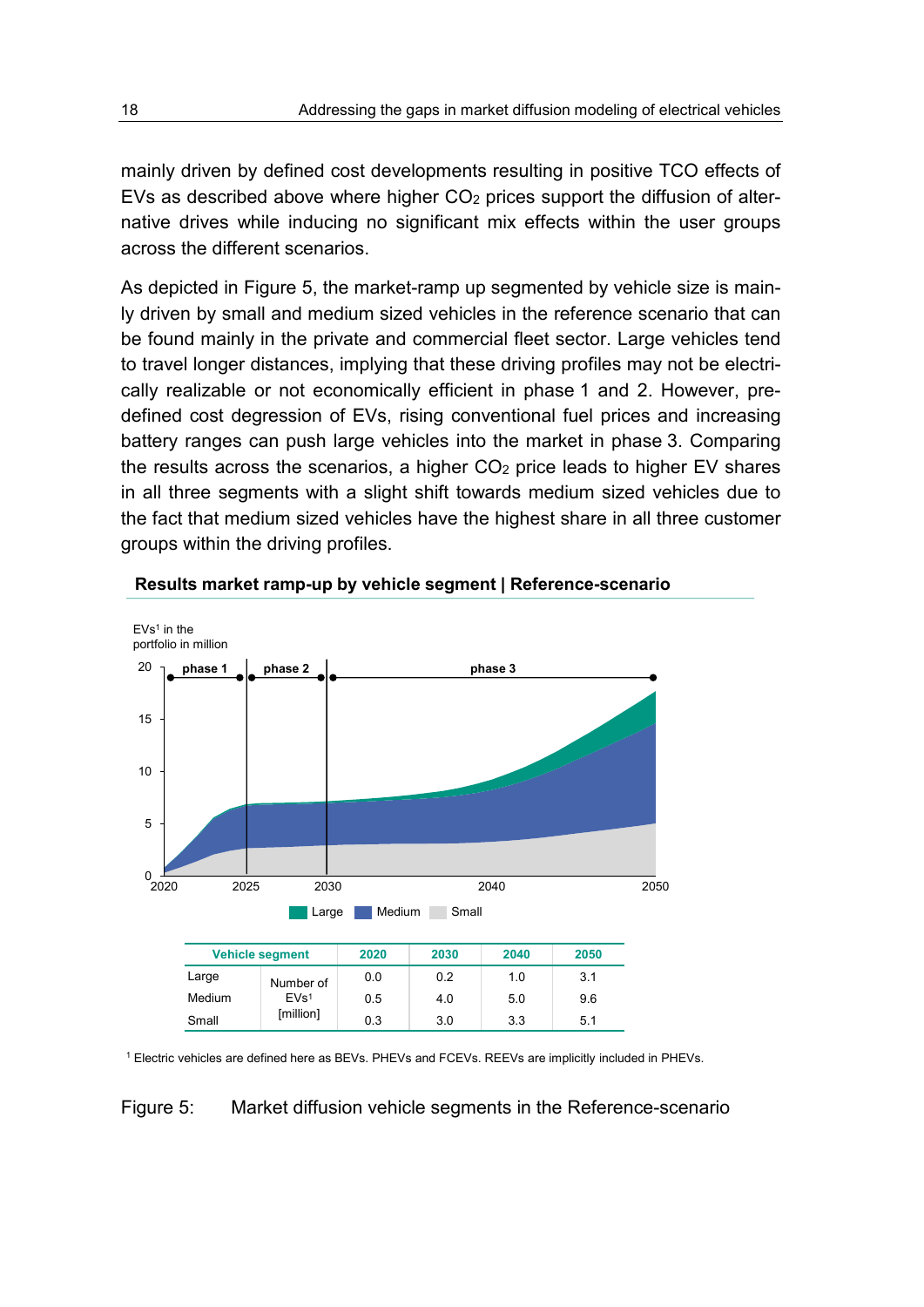[Figure 6](#page-22-0) illustrates the diffusion results segmented by drive technology in the reference scenario indicating that the market diffusion is mainly driven by BEVs with a share within the EV stock of over 90% in 2050. Due to the relatively high investment costs for PHEVs and FCEVs compared to conventional vehicles, they do not play a major role in the EV market diffusion based on the reference scenario in the long-term. The initial diffusion of PHEVs in phase 1 and 2 weakens in phase 3 as a result of investment cost degression especially of small and medium BEVs compared to PHEVs, followed by possible substitutions as a result of higher BEV battery ranges. Possible second-best solutions in favor of PHEVs as a result of limited EV brand availability regarding BEVs are no longer implemented from 2030 onwards, thus slowing the market diffusion for PHEVs especially in phase 3.



**Results market ramp-up by drive technology | Reference-scenario**

<span id="page-22-0"></span><sup>1</sup> Electric vehicles are defined here as BEVs. PHEVs and FCEVs. REEVs are implicitly included in PHEVs.

Figure 6: Market diffusion drive technologies in the Reference-scenario

While there are no significant differences in the results between the contra and reference scenario, the pro scenario is illustrating possible effects of  $CO<sub>2</sub>$  prices on the diffusion of different alternative drive technologies, i.e. fuel cell technology, if set sufficiently high as depicted in [Figure 7.](#page-23-0) This outcome is mainly driven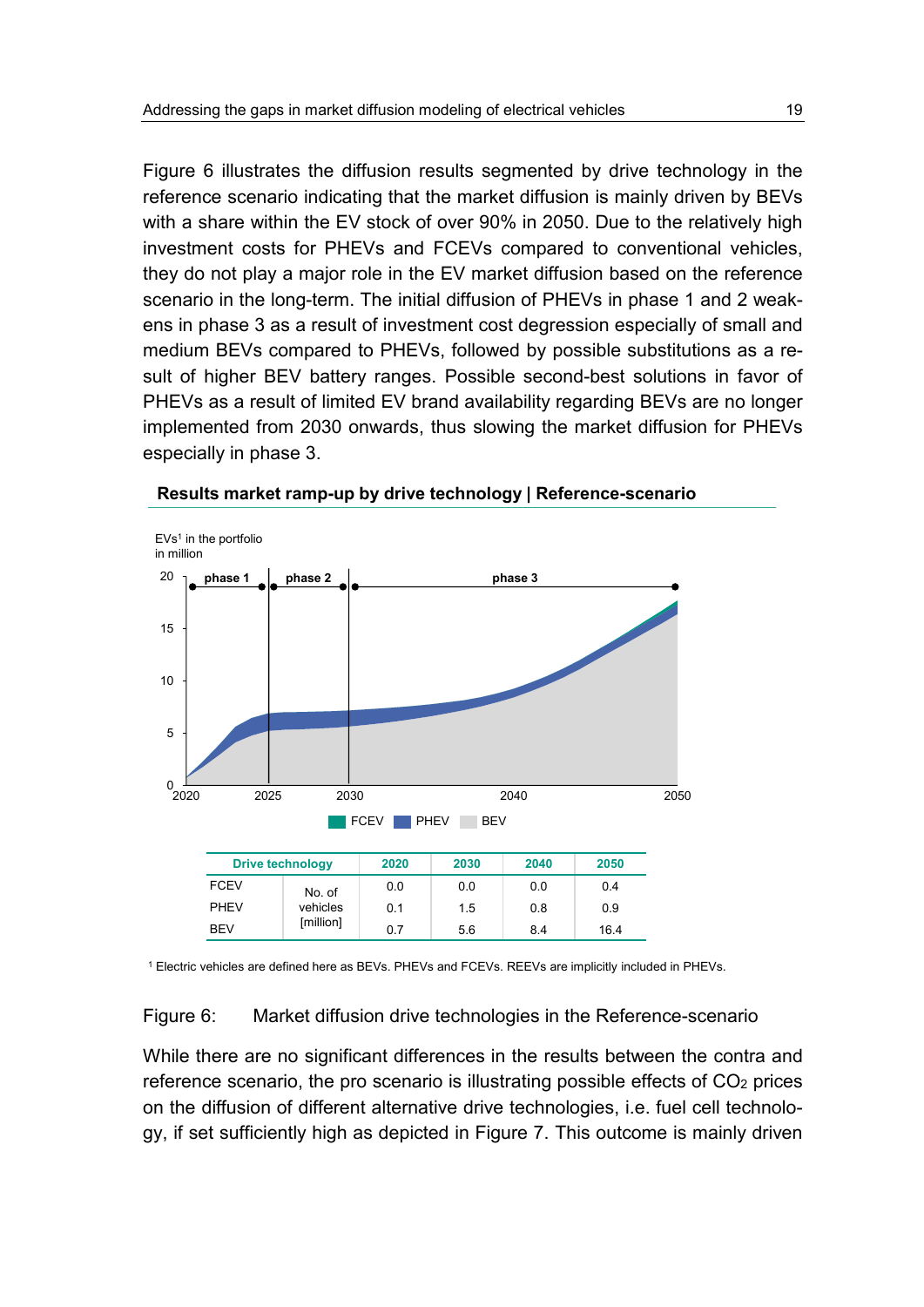by favorable price developments of hydrogen compared to conventional fuels, where the latter will rise sharply until 2050 as a result of CO<sub>2</sub> prices of up to 500  $E/t$  CO<sub>2</sub>. High investment costs for FCEV can be offset by lower hydrogen prices relative to conventional fuels leading to a faster amortization of FCEVs compared to lower CO<sub>2</sub> price scenarios.



**Results market ramp-up by drive technology | Pro-environment scenario**

<span id="page-23-0"></span><sup>1</sup> Electric vehicles are defined here as BEVs. PHEVs and FCEVs. REEVs are implicitly included in PHEVs.

### Figure 7: Market diffusion drive technologies in the Pro-scenario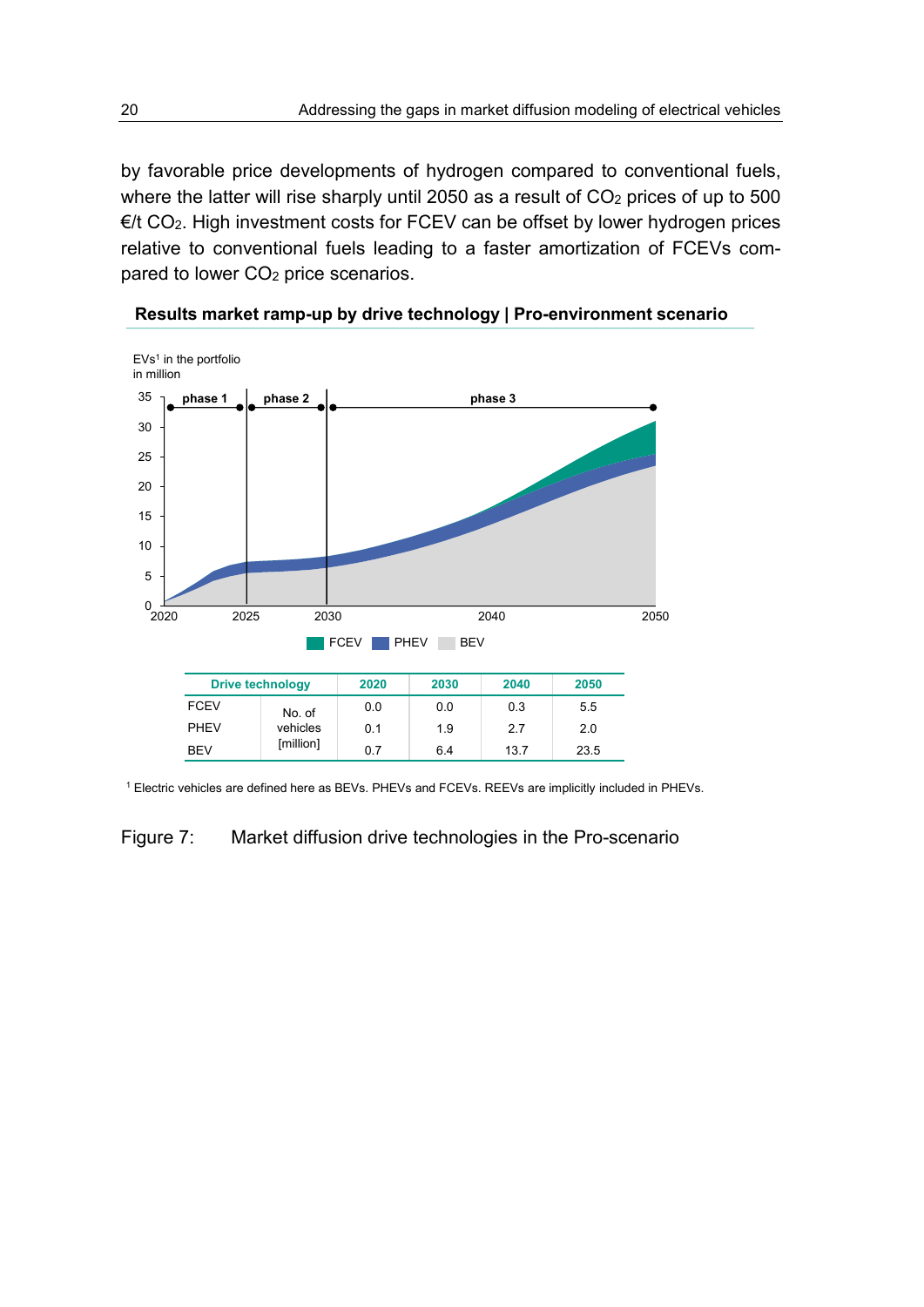# <span id="page-24-0"></span>**5 Conclusion**

This paper addresses the gaps in current market diffusion models for EVs with a particular focus on environmental effects as additional influencing factors by incorporating the CO2 price into an existing market diffusion model for alternative fuel vehicles. Results are drawn based on the development of the German car market by applying an EV diffusion simulation until 2050.

It is shown that  $CO<sub>2</sub>$  prices can have significant impact on the German market diffusion of EVs if set sufficiently high (at around 150  $\epsilon/t$  CO<sub>2</sub>). Above this threshold relevant effects on the EV stock become evident with up to 17 million additional EVs until 2050. The diffusion is mainly driven by fleet and company cars until 2025 as an effect of already defined purchase subsidies for these segments. Forecasts show that EVs will begin to gain popularity after 2030 for private customers especially in the small and mid-size vehicle segment mainly as a result of a relative cost increase for conventional drives. A higher CO<sub>2</sub> price accelerates the diffusion of various electric drive systems, e.g. FCEV, even though no significant shifts within defined user and vehicle segments are observed.

The target of seven to ten million registered electric vehicles by 2030 seems achievable, if current purchase premiums and expected cost degressions for EVs take effect in combination with the introduction of a  $CO<sub>2</sub>$  price of around 150 €/t. To overachieve current EV targets, additional policy measures need to be introduced to induce a relative cost increase of conventional drives and support the diffusion of EVs. A further increase of the CO2 price in 2030 and 2050 did not return a large effect as the stock turnover rate is not sufficient.

Further research on actual TCO developments across user segments is suggested in order to quantify possible bandwidths of CO2 prices that have relevant steering effects. Furthermore, the transferability of the underlying results to other EV markets can be analyzed by comparing cost structures and automotive or rather EV affinity within the population. Moreover, the effects of different market evolutions based on varying CO2 prices have to be analyzed in travel demand models to evaluate the impacts on e.g., public charging infrastructure and further measures the government has to take care of. Finally, the underlying simulation model is subject to various assumptions concerning the purchasing behavior of potential EV customers (e.g. complete information on cost structures, brand loyalty etc.) that may be refined in further research projects. In particular, the dynamic setting of CO2 prices until 2050 needs to be assessed under the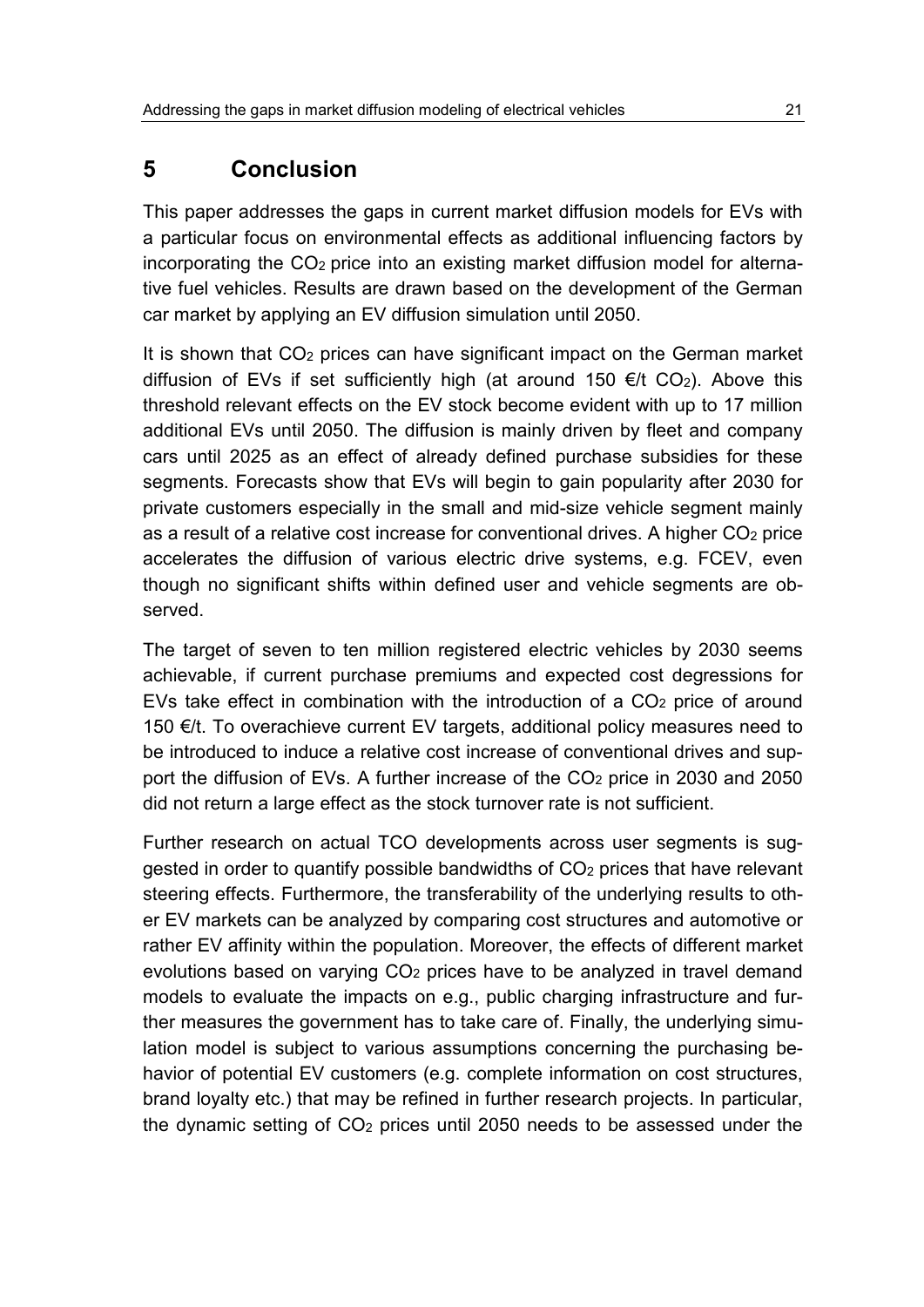consideration of possible acceptance issues within the population regarding higher costs for mobility.

### **Acknowledgments**

This publication was written in the framework of the Profilregion Mobilitätssysteme Karlsruhe, which is funded by the Ministry of Science, Research and the Arts and the Ministry of Economic Affairs, Labour and Housing in Baden-Württemberg and as a national High Performance Center by the Fraunhofer-Gesellschaft.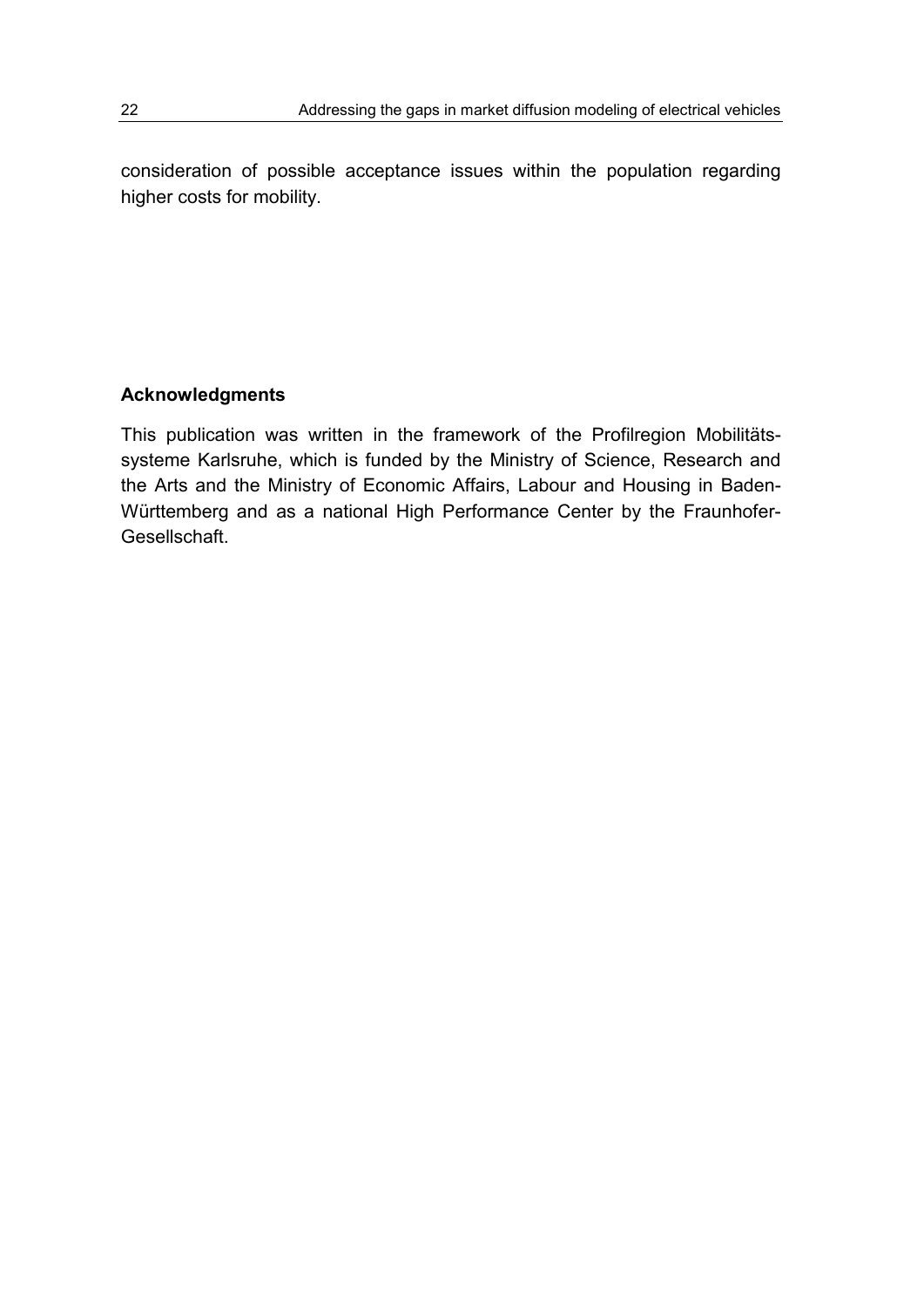# <span id="page-26-0"></span>**6 Appendix**

Table A1: Vehicle investment costs. All values in EUR without VAT. Own assumptions based on (Gnann 2015; Meszler et al. 2017; Pfahl 2013; Plötz et al. 2013; Wietschel et al. 2019; Zapf et al. 2019)

|                 | 2020   |        |        | 2030   |        |        | 2050   |        |        |
|-----------------|--------|--------|--------|--------|--------|--------|--------|--------|--------|
|                 | small  | medium | large  | small  | medium | large  | small  | medium | large  |
| <b>Gasoline</b> | 10,700 | 17,700 | 31,400 | 11,300 | 18,800 | 33,200 | 12,500 | 20,600 | 36,600 |
| <b>Diesel</b>   | 12,900 | 19.900 | 33,600 | 13,700 | 21,100 | 35,600 | 15,000 | 23,200 | 39,200 |
| <b>PHEV</b>     | 16,712 | 24,004 | 39,824 | 16,184 | 24,004 | 39,692 | 15,920 | 23,620 | 39,010 |
| <b>BEV</b>      | 16,500 | 27,800 | 47,720 | 14,760 | 24,880 | 41,500 | 14,000 | 23,500 | 39,500 |
| <b>CNG</b>      | 12,400 | 19,400 | 33,100 | 13,200 | 20,600 | 35,100 | 14,500 | 22,700 | 38,600 |
| <b>FCEV</b>     | 34,300 | 51,000 | 72,100 | 17,600 | 27,100 | 42,800 | 15,800 | 24,300 | 39,000 |

### Table A2: Assumed energy consumption [kWh/km]. Own assumptions based on (Helms et al. 2011; Meszler et al. 2017; Wietschel et al. 2019)

<span id="page-26-1"></span>

|                     | 2020  |        |       | 2030  |        |       | 2050  |        |       |
|---------------------|-------|--------|-------|-------|--------|-------|-------|--------|-------|
|                     | small | medium | large | small | medium | large | small | medium | large |
| <b>Gasoline</b>     | 0.547 | 0.669  | 0.886 | 0.490 | 0.590  | 0.769 | 0.441 | 0.531  | 0.692 |
| <b>Diesel</b>       | 0.430 | 0.514  | 0.634 | 0.378 | 0.440  | 0.530 | 0.340 | 0.396  | 0.477 |
| PHEV el.            | 0.159 | 0.198  | 0.214 | 0.141 | 0.177  | 0.190 | 0.127 | 0.159  | 0.171 |
| <b>PHEV</b><br>con. | 0.501 | 0.614  | 0.777 | 0.449 | 0.539  | 0.668 | 0.404 | 0.485  | 0.601 |
| <b>BEV</b>          | 0.172 | 0.211  | 0.227 | 0.153 | 0.188  | 0.203 | 0.138 | 0.169  | 0.183 |
| <b>CNG</b>          | 0.574 | 0.702  | 0.930 | 0.502 | 0.605  | 0.788 | 0.441 | 0.531  | 0.692 |
| <b>FCEV</b>         | 0.300 | 0.320  | 0.336 | 0.290 | 0.310  | 0.329 | 0.280 | 0.295  | 0.320 |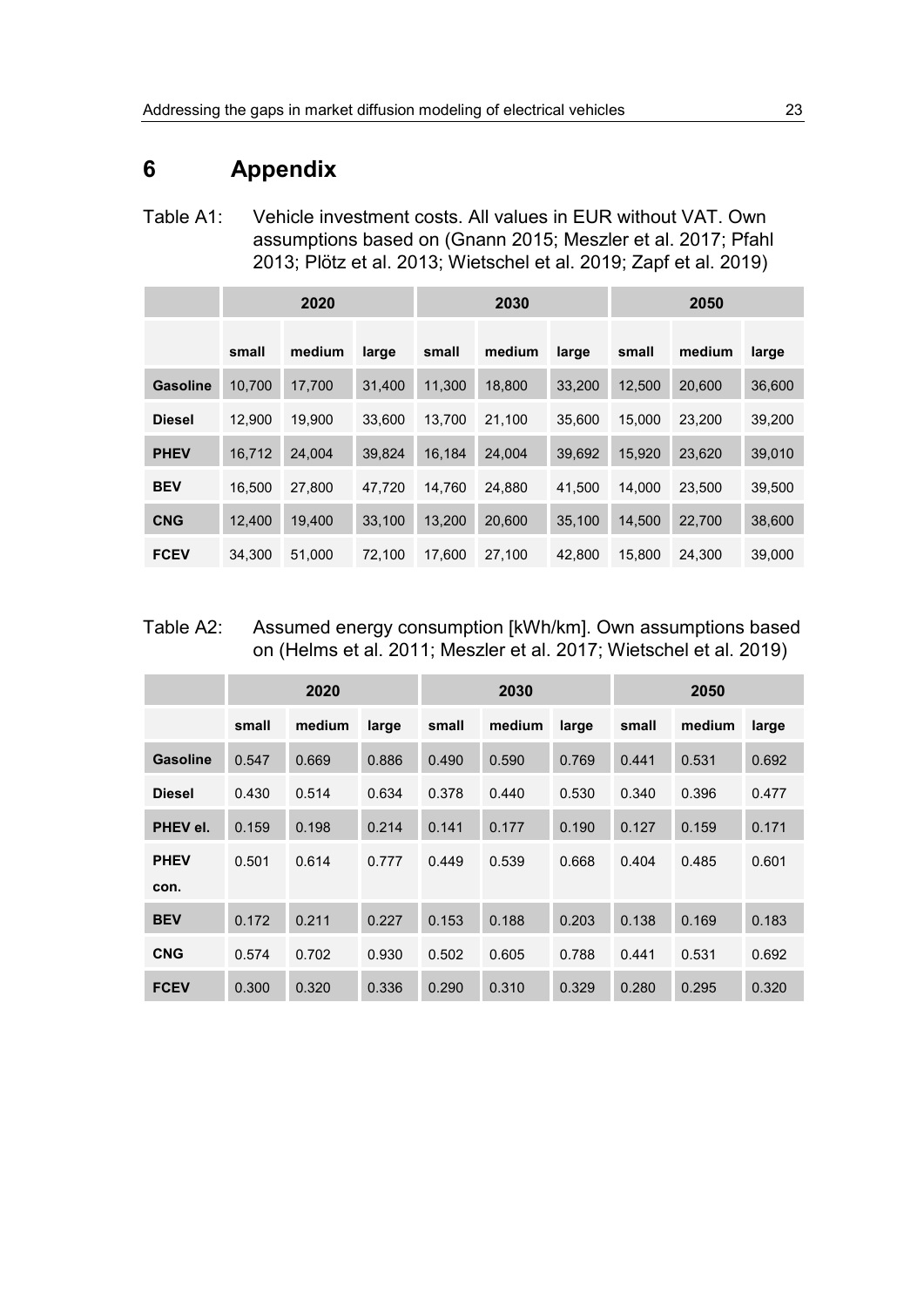Table A3: Development of battery capacity. Usable battery capacity for BEV 90%, for PHEV 80%. Own assumptions based on (Helms et al. 2019)

|             |        | 2020 | 2030 | 2050 |
|-------------|--------|------|------|------|
| <b>BEV</b>  | small  | 25   | 38   | 38   |
|             | medium | 45   | 69   | 69   |
|             | large  | 73   | 100  | 100  |
| <b>PHEV</b> | small  | 8    | 12   | 12   |
|             | medium | 11   | 22   | 22   |
|             | large  | 16   | 31   | 31   |

<span id="page-27-0"></span>Table A4: Assumed maintenance costs. All value in EUR/a. Own assumptions based on (Propfe et al. 2012)

|                 | small | medium | large |
|-----------------|-------|--------|-------|
| <b>Gasoline</b> | 0.026 | 0.048  | 0.074 |
| <b>Diesel</b>   | 0.027 | 0.049  | 0.076 |
| <b>CNG</b>      | 0.028 | 0.050  | 0.078 |
| <b>BEV</b>      | 0.018 | 0.033  | 0.051 |
| <b>PHEV</b>     | 0.023 | 0.043  | 0.066 |
| <b>FCEV</b>     | 0.028 | 0.050  | 0.078 |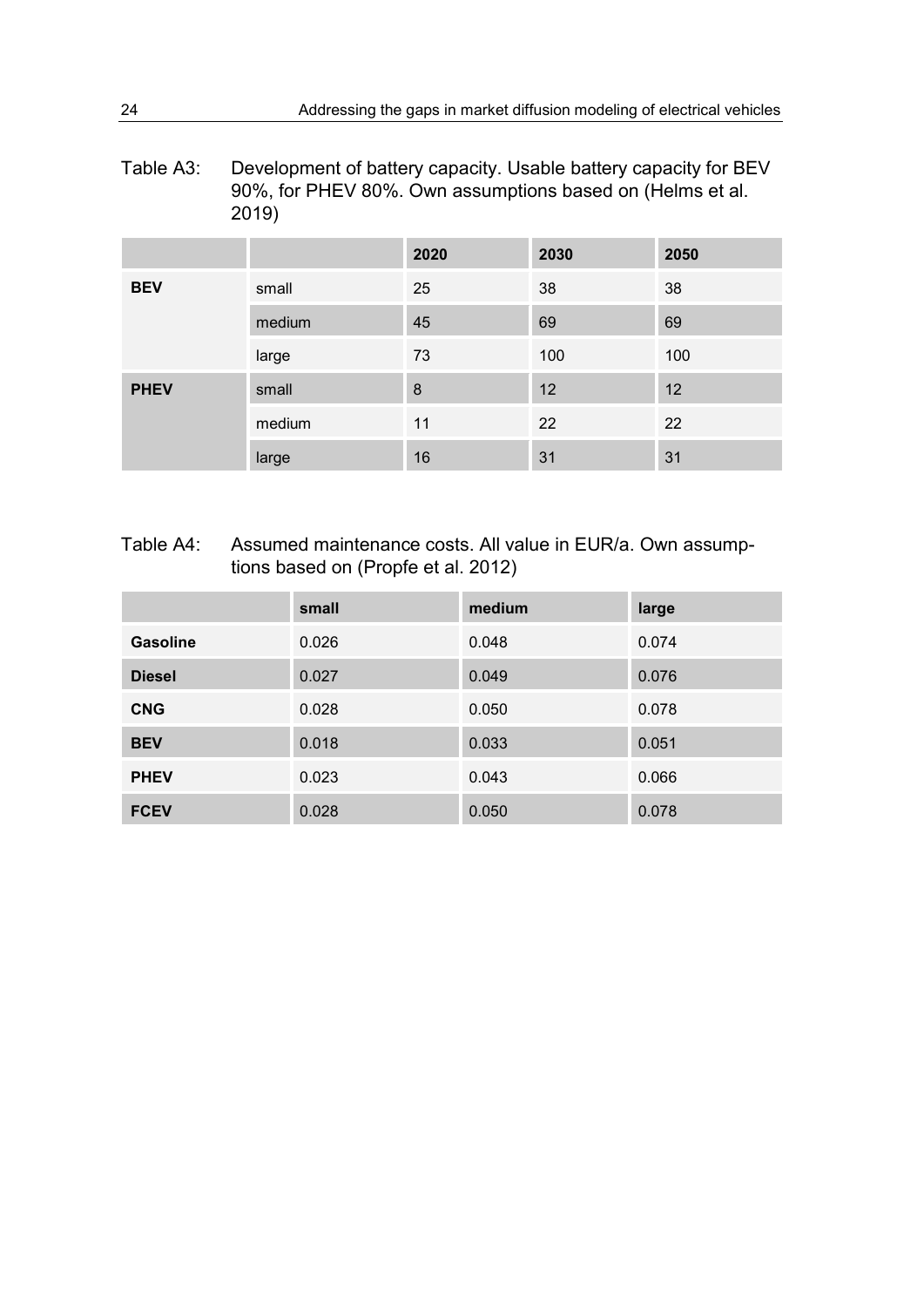## <span id="page-28-0"></span>**Literature**

- Adolf, J.; Balzer, C.; Joedicke, A.; Schabla, U.; Wilbrand, K.; Rommerskrichen, S.; Anders, N.; Maur, A. auf der; Ehrentraut, O.; Krämer, L.; Straßburg, S. (2014): Shell PKW-Szenarien bis 2040. Fakten, Trends und Perspektiven für Auto-Mobilität. Hamburg.
- Aguilar, F. J. (1967): Scanning the business environment. New York: Macmillan.
- Al-Alawi, B. M.; Bradley, T. H. (2013): Review of hybrid, plug-in hybrid, and electric vehicle market modeling Studies. In: Renewable and Sustainable Energy Reviews, 21, pp. 190–203.
- Bass, F. M. (1969): A New Product Growth for Model Consumer Durables. In: Management Science, 15 (5), pp. 215–227.
- Baum, H.; Dobberstein, J.; Schuler, B. (2010): Nutzen-Kosten-Analyse der Elektromobilität. In: Baum, H.; Willeke, R. (Eds.): Zeitschrift für Verkehrswissenschaft. Düsseldorf: Verkehrs-Verlag J. Fischer, pp. 153–196.
- de Haan, P.; Bianchetti, R.; Rosser, S.; Frantz, H. (2018): Szenarien der Elektromobilität in Deutschland. Zollikon (CH) & Berlin (DE).
- de Haan, P.; Müller, M.; Peters, A.; Hauser, A. (2007): Lenkungsabgaben zur Senkung des CO2-Ausstosses beim Neuwagenkauf. Hintergrund, Mechanismen, Prognosen. Zürich.
- Federal Ministry for the Environment, Nature Conservation and Nuclear Safety (2019): Climate Protection Program 2030 of the Federal Government for the implementation of the Climate Protection Plan 2050.
- Federal Ministry for the Environment, Nature Conservation and Nuclear Safety (2020): Climate Action in Figures. Facts, Trends and Incentives for German Climate Policy 2020 edition.
- Federal Motor Transport Authority (2021): Vehicle registrations. Number of motor vehicles and motor vehicle trailers by federal state, vehicle class and selected characteristic. Available at https://www.kba.de/SharedDocs/Publikationen/DE/Statistik/Fahrzeuge/FZ/2021/fz27\_202101 .xlsx?\_\_blob=publicationFile&v=5, accessed 27.06.2021.
- German Federal Environment Agency (2020): Development of greenhouse gas emissions in Germany 2019. Available at https://www.umweltbundesamt.de/galerie/entwicklung-dertreibhausgasemissionen-in-2019, accessed 22.06.2021.
- German Federal Government (2019): Foundations in place for CO2 pricing. Cabinet takes decision on national emissions trading. Available at https://www.bundesregierung.de/bregen/issues/nationaler-emissionshandel-1685054, accessed 27.06.2021.
- Gnann, T. (2015): Market diffusion of plug-in electric vehicles and their charging infrastructure. Stuttgart: Fraunhofer-Verl.
- Gnann, T.; Plötz, P. (2015a): REM 2030 driving profiles database. Available at https://www.rem2030.de/rem2030-de/REM-2030-Driving-Profiles.php.
- Gnann, T.; Plötz, P.; Funke, S.; Wietschel, M. (2015b): What is the market potential of plug-in electric vehicles as commercial passenger cars? A case study from Germany. In: Transportation Research Part D: Transport and Environment, 37, pp. 171–187.
- Gnann, T.; Plötz, P.; Kühn, A.; Wietschel, M. (2015c): Modelling market diffusion of electric vehicles with real world driving data – German market and policy options. In: Transportation Research Part A: Policy and Practice, 77, pp. 95–112.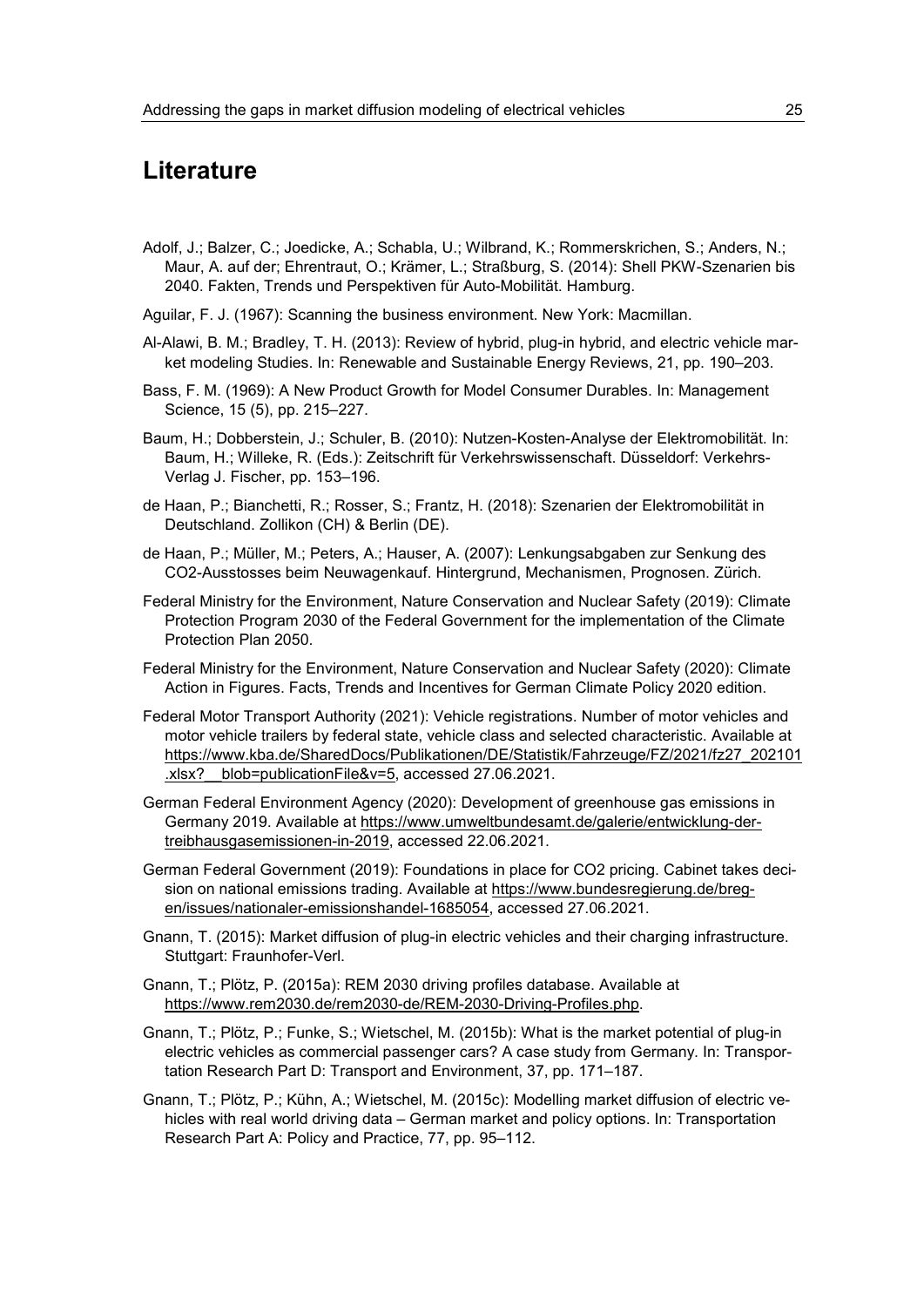- Gnann, T.; Plötz, P.; Wietschel, M. (2019): Can public slow charging accelerate plug-in electric vehicle sales? A simulation of charging infrastructure usage and its impact on plug-in electric vehicle sales for Germany. In: International Journal of Sustainable Transportation, 13 (7), pp. 528–542.
- Gnann, T.; Stephens, T. S.; Lin, Z.; Plötz, P.; Liu, C.; Brokate, J. (2018): What drives the market for plug-in electric vehicles? - A review of international PEV market diffusion models. In: Renewable and Sustainable Energy Reviews, 93, pp. 158–164.
- Greiner, O.; Deeg, M.; Rittel, A. (2019): Faktencheck E-Mobilität Update 2018/2019. Status quo der E-Mobilität in Deutschland. Stuttgart.
- Hanselka, H.; Jöckel, M. (2010): Elektromobilität Elemente, Herausforderungen, Potenziale. In: Hüttl, R. F.; Pischetsrieder, B.; Spath, D. (Eds.): Elektromobilität. Berlin, Heidelberg: Springer Berlin Heidelberg, pp. 21–38.
- Heilig, M.; Plötz, P.; Soylu, T.; Briem, L.; Kagerbauer, M.; Vortisch, P. (2020): Assessment of fast-charging station locations—an integrated model based approach. In: : Mapping the Travel Behavior Genome. Elsevier, pp. 595–611.
- Helms, H.; Jöhrens, J.; Hanusch, J.; Höpfner, U.; Lambrecht, U.; Pehnt, M. (2011): UMBReLA Umweltbilanzen Elektromobilität. Ergebnisbericht im Rahmen des FuE-Programms "Förderung von Forschung und Entwicklung im Bereich der Elektromobilität". Available at https://edocs.tib.eu/files/e01fb12/686662164.pdf.
- Helms, H.; Kämper, C.; Biemann, K.; Lambrecht, U.; Jöhrens, J.; Meyer, K. (2019): Klimabilanz von Elektroautos. Einflussfaktoren und Verbesserungspotenzial. Berlin.
- Holtermann, M.; Radeke, J.; Weinmann, J.; Massiani, J.; Hemmert, G.; Gohs, A.; Witsch, I. (2011): ESMT Marktmodell Elektromobilität Schlussbericht. Berlin.
- Hülsmann, F.; Mottschall, M.; Hacker, F.; Kasten, P. (2014): Konventionelle und alternative Fahrzeugtechnologien bei Pkw und schweren Nutzfahrzeugen. Potenziale zur Minderung des Energieverbrauchs bis 2050. Working Paper.
- IEA (2020): World Energy Outlook. Paris: IEA.
- Kickhöfer, B.; Brokate, J. (2017): Die Entwicklung des deutschen Pkw-Bestandes: Ein Vergleich bestehender Modelle und die Vorstellung eines evolutionären Simulationsansatzes. In: Wieland, B.; Beckers, T.; Nagel, K. (Eds.): Zeitschrift für Verkehrswissenschaft. Düsseldorf: Verkehrs-Verlag J. Fischer, pp. 71–103.
- Lutsey, N. (2017): Cost Projection of State of the Art Lithium-Ion Batteries for Electric Vehicles Up to 2030. In: Energies, 10 (9), p. 1314.
- Meszler, D.; German, J.; Mock, P.; Bandivadekar, A. (2017): CO2 reduction technologies for the European car and van fleet, a 2025-2030 assessment. Impact of mass reduction discounting on compliance costs for future EU CO2 standards. Berlin.
- Mock, P. (2010): Entwicklung eines Szenariomodells zur Simulation der zukünftigen Marktanteile und CO2-Emissionen von Kraftfahrzeugen (VECTOR21). Dissertation, University of Stuttgart (Ed.).
- Moore, G. A. (2014): Crossing the chasm. Marketing and selling disruptive products to mainstream customers. New York, NY: HarperBusiness, an imprint of HarperCollinsPublishers.
- Nationale Plattform Elektromobilität (2018): Fortschrittsbericht 2018 Markthochlaufphase. Berlin.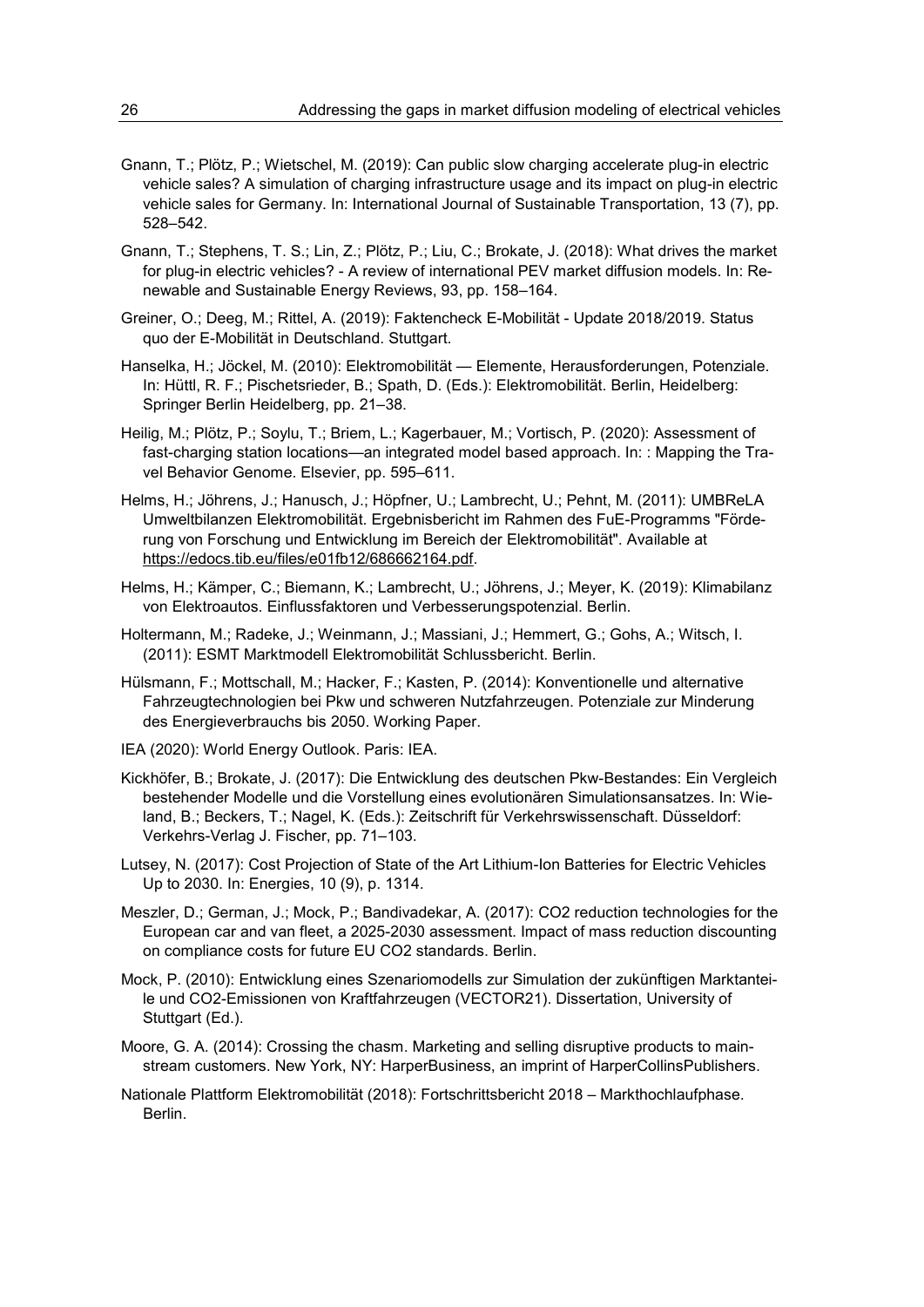- Pfahl, S. (2013): Alternative Antriebskonzepte: Stand der Technik und Perspektiven: Die Sicht der Automobilindustrie. In: Jochem, P.; Poganietz, W.-R.; Grunwald, A.; Fichtner, W. (Eds.): Alternative Antriebskonzepte bei sich wandelnden Mobilitätsstilen: Tagungsbeiträge vom 08. und 09. März 2012 am KIT, Karlsruhe. KIT Scientific Publishing, pp. 81–108.
- Plötz, P.; Gnann, T.; Kagerbauer, M.; Heilig, M. (2017): Can Models Predict Electric Vehicle Users? Stuttgart: 30th International Electric Vehicle Symposium.
- Plötz, P.; Gnann, T.; Kühn, A.; Wietschel, M. (2013): Markthochlaufszenarien für Elektrofahrzeuge (Langfassung). Karlsruhe.
- Plötz, P.; Gnann, T.; Wietschel, M. (2014): Modelling market diffusion of electric vehicles with real world driving data — Part I: Model structure and validation. In: Ecological Economics, 107, pp. 411–421.
- Propfe, B.; Redelbach, M.; Santini, D.; Friedrich, H. (2012): Cost analysis of Plug-in Hybrid Electric Vehicles including Maintenance & Repair Costs and Resale Values. In: World Electric Vehicle Journal, 5 (4), pp. 886–895.
- Scheurenbrand, J.; Engel, C.; Peters, F.; Kühl, N. (2015): Holistically Defining E-Mobility: A Modern Approach to Systematic Literature Reviews. In: Görlitz, R.; Bertsch, V.; Caton, S.; Feldmann, N.; Jochem, P.; Maleshkova, M.; Reuter-Oppermann, M. (Eds.): Proceedings of the First Karlsruhe Service Summit Workshop - Advances in Service Research, Karlsruhe, Germany, February 2015 (KIT Scientific Reports ; 7692). KIT Scientific Publishing, pp. 17– 27.
- Train, K. (2012): Discrete choice methods with simulation. Cambridge: Cambridge University Press.
- Wietschel, M.; Timmerberg, S.; Ashley-Belbin, N. (2019): Klimabilanz, Kosten und Potenziale verschiedener Kraftstoffarten und Antriebssysteme für Pkw und Lkw. Endbericht. Karlsruhe: Fraunhofer ISI.
- Zanker, C.; Lay, G.; Stahlecker, T. (2011): Automobilzulieferer in Baden-Württemberg unter Strom? Perspektiven der Automobilzulieferindustrie für den Übergang zur Elektromobilität. Available at http://www.isi.fraunhofer.de/isi-de/i/download/pi-mitteilungen/PI\_57.pdf.
- Zapf, M.; Pengg, H.; Bütler, T.; Bach, C.; Weindl, C. (2019): Kosteneffiziente und nachhaltige Automobile. Bewertung der realen Klimabelastung und der Gesamtkosten – Heute und in Zukunft. Wiesbaden: Springer Fachmedien Wiesbaden; Imprint: Springer Vieweg.
- Zumkeller, D.; Chlond, B.; Kagerbauer, M.; Kuhnimhof, T.; Wirtz, M. (2011): Deutsches Mobilitätspanel (MOP) – wissenschaftliche Begleitung und erste Auswertungen. Bericht 2010. Endbericht zum Forschungsprojekt FE -Nr. 70.0813/ 2007. Bearbeitete Version vom 18.01.2011.